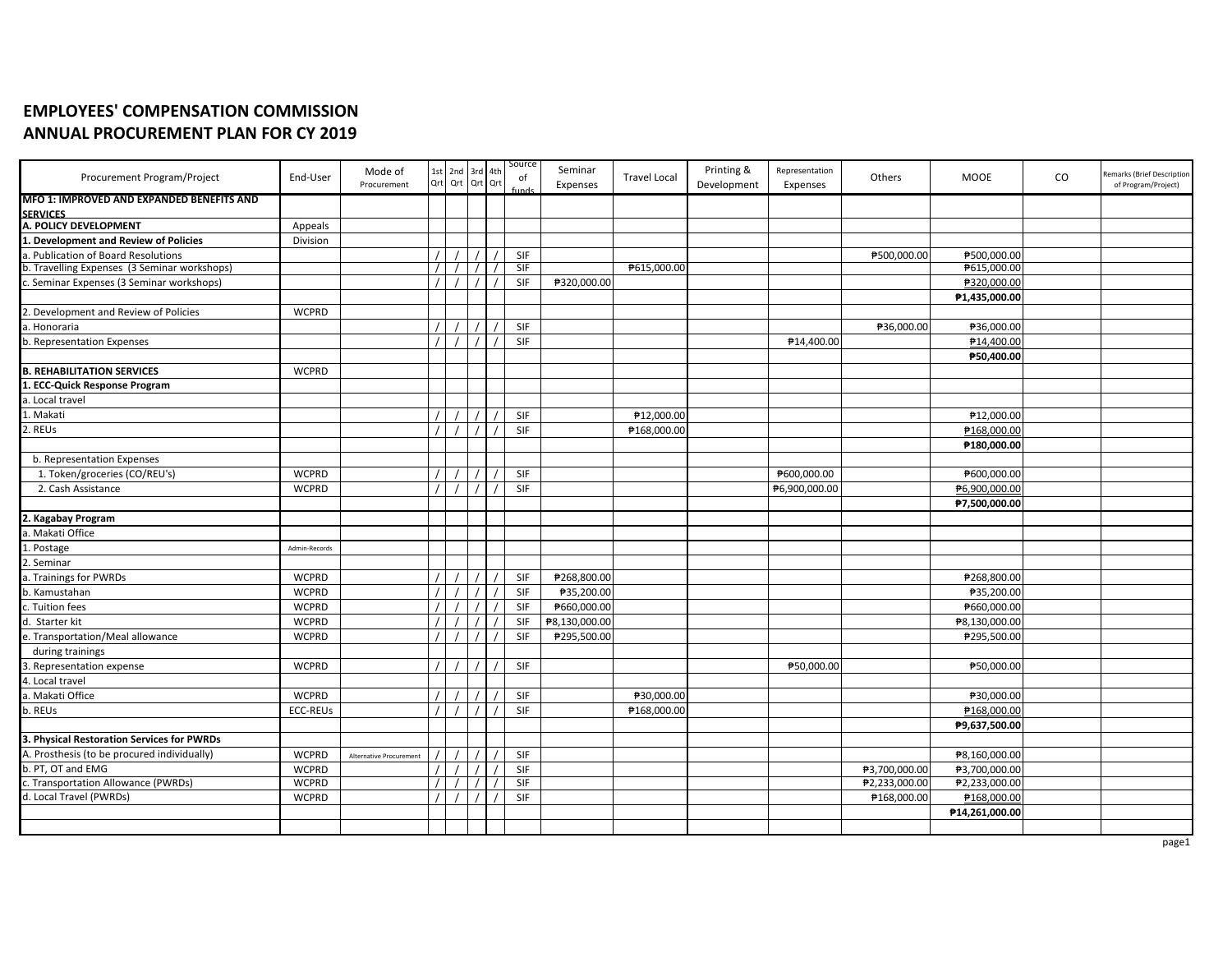| Procurement Program/Project                      | End-User        | Mode of<br>Procurement         |          | 1st 2nd 3rd 4th<br>Qrt Qrt Qrt Qrt | Source<br>of<br>fund | Seminar<br>Expenses | <b>Travel Local</b> | Printing &<br>Development | Representation<br>Expenses | Others      | MOOE           | CO | Remarks (Brief Description<br>of Program/Project) |
|--------------------------------------------------|-----------------|--------------------------------|----------|------------------------------------|----------------------|---------------------|---------------------|---------------------------|----------------------------|-------------|----------------|----|---------------------------------------------------|
| 1.Postage-P2000                                  | <b>WCPRD</b>    |                                |          |                                    |                      |                     |                     |                           |                            |             |                |    |                                                   |
| . Miscellaneous-Notarial fees                    | Admin           |                                |          |                                    |                      |                     |                     |                           |                            |             |                |    |                                                   |
| SPES Program for Children of PWRDs               |                 |                                |          |                                    |                      |                     |                     |                           |                            |             |                |    |                                                   |
| General Services (45 SPES)                       | <b>WCPRD</b>    |                                |          |                                    | <b>SIF</b>           |                     |                     |                           |                            | ₱430,080.00 | ₱430,080.00    |    |                                                   |
| . Representaion of Expense                       | <b>WCPRD</b>    |                                |          |                                    | SIF                  |                     |                     |                           | ₱12,000.00                 |             | ₱12,000.00     |    |                                                   |
|                                                  |                 |                                |          |                                    |                      |                     |                     |                           |                            |             | ₱442,080.00    |    |                                                   |
|                                                  |                 |                                |          |                                    |                      |                     |                     |                           |                            |             |                |    |                                                   |
| C. ECP INFORMATION DISSEMINATION                 |                 |                                |          |                                    |                      |                     |                     |                           |                            |             |                |    |                                                   |
| L. EC Content Creation and Media Management      |                 |                                |          |                                    |                      |                     |                     |                           |                            |             |                |    |                                                   |
| a. Flyers/Brochures                              |                 |                                |          |                                    |                      |                     |                     |                           |                            |             |                |    |                                                   |
| 1. List of Occupational Diseases                 | <b>IPAD</b>     | Alternative Procurement        |          |                                    | SIF                  |                     |                     | ₱200,000.00               |                            |             | ₱200,000.00    |    |                                                   |
| (40,000.00 pcs x P5/pc)                          |                 |                                |          |                                    |                      |                     |                     |                           |                            |             |                |    |                                                   |
| 2. Kagabay Program (40,000 pcs x 5/pc)           | <b>IPAD</b>     | Alternative Procurement        |          |                                    | SIF                  |                     |                     | ₱200,000.00               |                            |             | ₱200,000.00    |    |                                                   |
| . Guide for Employees (40,000 pcs x P5/pc)       | <b>IPAD</b>     | <b>Alternative Procurement</b> |          |                                    | SIF                  |                     |                     | ₱200,000.00               |                            |             | ₱200,000.00    |    |                                                   |
| 4. Table-top Display (2,000 pcs x 100/pc)        | <b>IPAD</b>     | Alternative Procurement        |          |                                    | SIF                  |                     |                     | ₱200,000.00               |                            |             | ₱200,000.00    |    | New IEC Material                                  |
| b. Promotional Fan                               |                 |                                |          |                                    |                      |                     |                     |                           |                            |             |                |    | that can displayed                                |
| How to File EC Claim (15,000 pcs x P20/pc)       | <b>IPAD</b>     | Alternative Procurement        |          |                                    |                      |                     |                     | ₱300,000.00               |                            |             | ₱300,000.00    |    | at cinpanies' reception                           |
| 2. ECC Branding (8,000pcs x P25/pc)              | <b>IPAD</b>     | Alternative Procurement        |          |                                    |                      |                     |                     | ₱200,000.00               |                            |             | ₱200,000.00    |    |                                                   |
| . Handbooks                                      |                 |                                |          |                                    |                      |                     |                     |                           |                            |             |                |    |                                                   |
| . P.D. 626, Board Resolutions on EC              | <b>IPAD</b>     | Alternative Procurement        | $\prime$ |                                    | SIF                  |                     |                     | ₱100,000.00               |                            |             | ₱100,000.00    |    |                                                   |
| and Amended rules (6,500 pcs x P15.38/pc)        |                 |                                |          |                                    |                      |                     |                     |                           |                            |             |                |    |                                                   |
| . Employee's Guide on ECP                        | <b>IPAD</b>     | Alternative Procurement        | $\prime$ |                                    | SIF                  |                     |                     | ₱100,000.00               |                            |             | ₱100,000.00    |    |                                                   |
| (6,500 pcs x P15.38/pc)                          |                 |                                |          |                                    |                      |                     |                     |                           |                            |             |                |    |                                                   |
| . Frequently-Asked Questions (FAQs)              | <b>IPAD</b>     | Alternative Procurement        |          |                                    | SIF                  |                     |                     | ₱100,000.00               |                            |             | ₱100,000.00    |    |                                                   |
| (6,500 pcs x P15.38/pc)                          |                 |                                |          |                                    |                      |                     |                     |                           |                            |             |                |    |                                                   |
| d. Posters                                       |                 |                                |          |                                    |                      |                     |                     |                           |                            |             |                |    |                                                   |
| . ECC Process Flow (10,000 pcs x P10/pc)         | <b>IPAD</b>     | <b>Alternative Procurement</b> |          |                                    | SIF                  |                     |                     | ₱100,000.00               |                            |             | ₱100,000.00    |    | New IEC material for                              |
| . ECC List of Benefits                           | <b>IPAD</b>     | Alternative Procurement        |          |                                    | SIF                  |                     |                     | ₱100,000.00               |                            |             | ₱100,000.00    |    | process filling EC                                |
|                                                  |                 |                                |          |                                    |                      |                     |                     |                           |                            |             | ₱1,800,000.00  |    | claim & appealed cases                            |
| e. Distribution of IEC Materials                 |                 |                                |          |                                    |                      |                     |                     |                           |                            |             |                |    |                                                   |
| Delivery or Shipping                             | <b>IPAD</b>     |                                | $\prime$ |                                    | <b>SIF</b>           |                     |                     |                           |                            | ₱500,000.00 | ₱500,000.00    |    | Distribution to regions                           |
|                                                  |                 |                                |          |                                    |                      |                     |                     |                           |                            |             |                |    | and/or other partner                              |
| 2. Out-Of-Home Advertisements                    |                 |                                |          |                                    |                      |                     |                     |                           |                            |             |                |    | offices / agencies                                |
| a. Train Wrap                                    | <b>IPAD</b>     | <b>Public Bidding</b>          |          |                                    | SIF                  |                     |                     |                           |                            |             | ₱6,000,000.00  |    |                                                   |
| b. Jeepney Top Ads (160 units x P13,000/pc)      | <b>IPAD</b>     | <b>Public Bidding</b>          |          |                                    | SIF                  |                     |                     |                           |                            |             | ₱3,000,000.00  |    |                                                   |
| c. Flyer Holder or Standee                       | <b>IPAD</b>     | <b>Public Bidding</b>          |          |                                    | SIF                  |                     |                     |                           |                            |             | ₱1,000,000.00  |    |                                                   |
| d. NLEX, SCTEX, TPLEX ads                        | <b>IPAD</b>     | <b>Public Bidding</b>          |          |                                    | SIF                  |                     |                     |                           |                            |             | ₱3,000,000.00  |    |                                                   |
| e. ECC Collapsable Booth (15 units x P13,000/pc) | <b>IPAD</b>     |                                |          |                                    | SIF                  |                     |                     |                           |                            |             | ₱200,000.00    |    |                                                   |
| Regional efforts                                 | <b>ECC-REUS</b> | <b>Public Bidding</b>          |          |                                    | SIF                  |                     |                     |                           |                            |             | ₱2,000,000.00  |    |                                                   |
| . Lamp Post/Banners/Stickers                     |                 |                                |          |                                    |                      |                     |                     |                           |                            |             | ₱15,200,000.00 |    |                                                   |
| 2. Tarpaulin Signages                            |                 |                                |          |                                    |                      |                     |                     |                           |                            |             |                |    |                                                   |
| . Roll Up Banners                                |                 |                                |          |                                    |                      |                     |                     |                           |                            |             |                |    |                                                   |
| . PWRDs Store Dress up                           |                 |                                |          |                                    |                      |                     |                     |                           |                            |             |                |    |                                                   |
|                                                  |                 |                                |          |                                    |                      |                     |                     |                           |                            |             |                |    |                                                   |
|                                                  |                 |                                |          |                                    |                      |                     |                     |                           |                            |             |                |    |                                                   |
|                                                  |                 |                                |          |                                    |                      |                     |                     |                           |                            |             |                |    |                                                   |
|                                                  |                 |                                |          |                                    |                      |                     |                     |                           |                            |             |                |    |                                                   |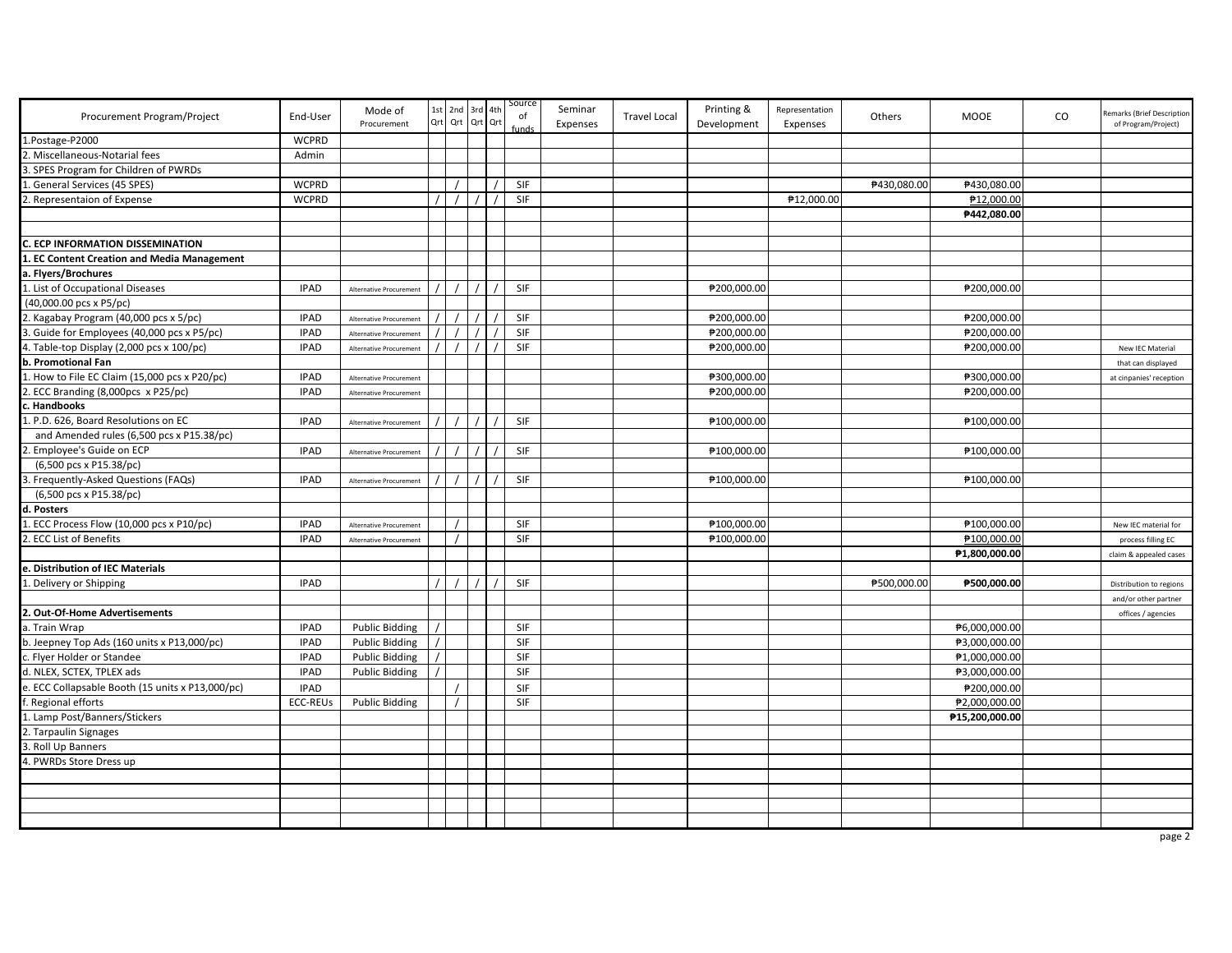| 3. Multi-Media Marketing Development<br>Cinema and TV Ad Placement, Segment<br><b>IPAD</b><br>SIF<br>₱30,000,000.00<br><b>Public Bidding</b><br>To execute ad place-<br>/Portion<br>ment to Sm Cinema<br>Cinema Ad Placement-1,750 spots<br>to capture movie goers<br>. TV Ad Placement-60 spots<br>Continue to place ads<br>to identified partner TV<br>networks to strengthen<br>awareness of TV<br>viewers about the EC<br>program<br>b. Radio Ad Placement/SMS<br><b>SIF</b><br><b>IPAD</b><br><b>Public Bidding</b><br>₱10,000,000.00<br>Continue to execute<br>radio program prefera-<br>bly at DZMM Teleradyo<br>and placement of<br>radio ads/pugs.<br>c.Publication of Ads<br><b>IPAD</b><br>$\prime$<br>SIF<br>₱2,000,000.00<br>SIF<br>₱200,000.00<br>c.Information Booth<br><b>IPAD</b><br>$\prime$<br>Alternative Procurement<br>e. Digital Media Management<br><b>IPAD</b><br>SIF<br>₱3,000,000.00<br>Alternative Procuremen<br>$\prime$<br>$\prime$<br>SMS blasts (ECConnects)<br>₱45,200,000.00<br>2. Facebook Ads<br>. Youtube Ads<br>1. Google Ads<br>5. Near Application and other<br>marketing flatforms<br>Short Online Lecture Videos<br>4. EC Community Management and Advocacy<br>Campaign<br><b>ECP Advocacy Seminars</b><br>Travel/Video Document<br><b>IPAD</b><br>SIF<br>₱800,000.00<br>₱800,000.00<br>SIF<br>Training/Seminar<br><b>IPAD</b><br>₱3,000,000.00<br>₱3,000,000.00<br>SIF<br>Token and Corporate Giveaways<br><b>IPAD</b><br>₱2,000,000.00<br>₱2,000,000.00<br>Alternative Procurement | Procurement Program/Project |
|--------------------------------------------------------------------------------------------------------------------------------------------------------------------------------------------------------------------------------------------------------------------------------------------------------------------------------------------------------------------------------------------------------------------------------------------------------------------------------------------------------------------------------------------------------------------------------------------------------------------------------------------------------------------------------------------------------------------------------------------------------------------------------------------------------------------------------------------------------------------------------------------------------------------------------------------------------------------------------------------------------------------------------------------------------------------------------------------------------------------------------------------------------------------------------------------------------------------------------------------------------------------------------------------------------------------------------------------------------------------------------------------------------------------------------------------------------------------------------------------------------------------------------|-----------------------------|
|                                                                                                                                                                                                                                                                                                                                                                                                                                                                                                                                                                                                                                                                                                                                                                                                                                                                                                                                                                                                                                                                                                                                                                                                                                                                                                                                                                                                                                                                                                                                |                             |
|                                                                                                                                                                                                                                                                                                                                                                                                                                                                                                                                                                                                                                                                                                                                                                                                                                                                                                                                                                                                                                                                                                                                                                                                                                                                                                                                                                                                                                                                                                                                |                             |
|                                                                                                                                                                                                                                                                                                                                                                                                                                                                                                                                                                                                                                                                                                                                                                                                                                                                                                                                                                                                                                                                                                                                                                                                                                                                                                                                                                                                                                                                                                                                |                             |
|                                                                                                                                                                                                                                                                                                                                                                                                                                                                                                                                                                                                                                                                                                                                                                                                                                                                                                                                                                                                                                                                                                                                                                                                                                                                                                                                                                                                                                                                                                                                |                             |
|                                                                                                                                                                                                                                                                                                                                                                                                                                                                                                                                                                                                                                                                                                                                                                                                                                                                                                                                                                                                                                                                                                                                                                                                                                                                                                                                                                                                                                                                                                                                |                             |
|                                                                                                                                                                                                                                                                                                                                                                                                                                                                                                                                                                                                                                                                                                                                                                                                                                                                                                                                                                                                                                                                                                                                                                                                                                                                                                                                                                                                                                                                                                                                |                             |
|                                                                                                                                                                                                                                                                                                                                                                                                                                                                                                                                                                                                                                                                                                                                                                                                                                                                                                                                                                                                                                                                                                                                                                                                                                                                                                                                                                                                                                                                                                                                |                             |
|                                                                                                                                                                                                                                                                                                                                                                                                                                                                                                                                                                                                                                                                                                                                                                                                                                                                                                                                                                                                                                                                                                                                                                                                                                                                                                                                                                                                                                                                                                                                |                             |
|                                                                                                                                                                                                                                                                                                                                                                                                                                                                                                                                                                                                                                                                                                                                                                                                                                                                                                                                                                                                                                                                                                                                                                                                                                                                                                                                                                                                                                                                                                                                |                             |
|                                                                                                                                                                                                                                                                                                                                                                                                                                                                                                                                                                                                                                                                                                                                                                                                                                                                                                                                                                                                                                                                                                                                                                                                                                                                                                                                                                                                                                                                                                                                |                             |
|                                                                                                                                                                                                                                                                                                                                                                                                                                                                                                                                                                                                                                                                                                                                                                                                                                                                                                                                                                                                                                                                                                                                                                                                                                                                                                                                                                                                                                                                                                                                |                             |
|                                                                                                                                                                                                                                                                                                                                                                                                                                                                                                                                                                                                                                                                                                                                                                                                                                                                                                                                                                                                                                                                                                                                                                                                                                                                                                                                                                                                                                                                                                                                |                             |
|                                                                                                                                                                                                                                                                                                                                                                                                                                                                                                                                                                                                                                                                                                                                                                                                                                                                                                                                                                                                                                                                                                                                                                                                                                                                                                                                                                                                                                                                                                                                |                             |
|                                                                                                                                                                                                                                                                                                                                                                                                                                                                                                                                                                                                                                                                                                                                                                                                                                                                                                                                                                                                                                                                                                                                                                                                                                                                                                                                                                                                                                                                                                                                |                             |
|                                                                                                                                                                                                                                                                                                                                                                                                                                                                                                                                                                                                                                                                                                                                                                                                                                                                                                                                                                                                                                                                                                                                                                                                                                                                                                                                                                                                                                                                                                                                |                             |
|                                                                                                                                                                                                                                                                                                                                                                                                                                                                                                                                                                                                                                                                                                                                                                                                                                                                                                                                                                                                                                                                                                                                                                                                                                                                                                                                                                                                                                                                                                                                |                             |
|                                                                                                                                                                                                                                                                                                                                                                                                                                                                                                                                                                                                                                                                                                                                                                                                                                                                                                                                                                                                                                                                                                                                                                                                                                                                                                                                                                                                                                                                                                                                |                             |
|                                                                                                                                                                                                                                                                                                                                                                                                                                                                                                                                                                                                                                                                                                                                                                                                                                                                                                                                                                                                                                                                                                                                                                                                                                                                                                                                                                                                                                                                                                                                |                             |
|                                                                                                                                                                                                                                                                                                                                                                                                                                                                                                                                                                                                                                                                                                                                                                                                                                                                                                                                                                                                                                                                                                                                                                                                                                                                                                                                                                                                                                                                                                                                |                             |
|                                                                                                                                                                                                                                                                                                                                                                                                                                                                                                                                                                                                                                                                                                                                                                                                                                                                                                                                                                                                                                                                                                                                                                                                                                                                                                                                                                                                                                                                                                                                |                             |
|                                                                                                                                                                                                                                                                                                                                                                                                                                                                                                                                                                                                                                                                                                                                                                                                                                                                                                                                                                                                                                                                                                                                                                                                                                                                                                                                                                                                                                                                                                                                |                             |
|                                                                                                                                                                                                                                                                                                                                                                                                                                                                                                                                                                                                                                                                                                                                                                                                                                                                                                                                                                                                                                                                                                                                                                                                                                                                                                                                                                                                                                                                                                                                |                             |
|                                                                                                                                                                                                                                                                                                                                                                                                                                                                                                                                                                                                                                                                                                                                                                                                                                                                                                                                                                                                                                                                                                                                                                                                                                                                                                                                                                                                                                                                                                                                |                             |
|                                                                                                                                                                                                                                                                                                                                                                                                                                                                                                                                                                                                                                                                                                                                                                                                                                                                                                                                                                                                                                                                                                                                                                                                                                                                                                                                                                                                                                                                                                                                |                             |
|                                                                                                                                                                                                                                                                                                                                                                                                                                                                                                                                                                                                                                                                                                                                                                                                                                                                                                                                                                                                                                                                                                                                                                                                                                                                                                                                                                                                                                                                                                                                |                             |
|                                                                                                                                                                                                                                                                                                                                                                                                                                                                                                                                                                                                                                                                                                                                                                                                                                                                                                                                                                                                                                                                                                                                                                                                                                                                                                                                                                                                                                                                                                                                |                             |
|                                                                                                                                                                                                                                                                                                                                                                                                                                                                                                                                                                                                                                                                                                                                                                                                                                                                                                                                                                                                                                                                                                                                                                                                                                                                                                                                                                                                                                                                                                                                |                             |
|                                                                                                                                                                                                                                                                                                                                                                                                                                                                                                                                                                                                                                                                                                                                                                                                                                                                                                                                                                                                                                                                                                                                                                                                                                                                                                                                                                                                                                                                                                                                |                             |
|                                                                                                                                                                                                                                                                                                                                                                                                                                                                                                                                                                                                                                                                                                                                                                                                                                                                                                                                                                                                                                                                                                                                                                                                                                                                                                                                                                                                                                                                                                                                |                             |
|                                                                                                                                                                                                                                                                                                                                                                                                                                                                                                                                                                                                                                                                                                                                                                                                                                                                                                                                                                                                                                                                                                                                                                                                                                                                                                                                                                                                                                                                                                                                |                             |
|                                                                                                                                                                                                                                                                                                                                                                                                                                                                                                                                                                                                                                                                                                                                                                                                                                                                                                                                                                                                                                                                                                                                                                                                                                                                                                                                                                                                                                                                                                                                |                             |
|                                                                                                                                                                                                                                                                                                                                                                                                                                                                                                                                                                                                                                                                                                                                                                                                                                                                                                                                                                                                                                                                                                                                                                                                                                                                                                                                                                                                                                                                                                                                |                             |
|                                                                                                                                                                                                                                                                                                                                                                                                                                                                                                                                                                                                                                                                                                                                                                                                                                                                                                                                                                                                                                                                                                                                                                                                                                                                                                                                                                                                                                                                                                                                |                             |
|                                                                                                                                                                                                                                                                                                                                                                                                                                                                                                                                                                                                                                                                                                                                                                                                                                                                                                                                                                                                                                                                                                                                                                                                                                                                                                                                                                                                                                                                                                                                |                             |
| . Powerbanks                                                                                                                                                                                                                                                                                                                                                                                                                                                                                                                                                                                                                                                                                                                                                                                                                                                                                                                                                                                                                                                                                                                                                                                                                                                                                                                                                                                                                                                                                                                   |                             |
| b. Umbrella                                                                                                                                                                                                                                                                                                                                                                                                                                                                                                                                                                                                                                                                                                                                                                                                                                                                                                                                                                                                                                                                                                                                                                                                                                                                                                                                                                                                                                                                                                                    |                             |
| . Draw-string Bag                                                                                                                                                                                                                                                                                                                                                                                                                                                                                                                                                                                                                                                                                                                                                                                                                                                                                                                                                                                                                                                                                                                                                                                                                                                                                                                                                                                                                                                                                                              |                             |
| d. ECC Customized Folder                                                                                                                                                                                                                                                                                                                                                                                                                                                                                                                                                                                                                                                                                                                                                                                                                                                                                                                                                                                                                                                                                                                                                                                                                                                                                                                                                                                                                                                                                                       |                             |
| e. T-shirt                                                                                                                                                                                                                                                                                                                                                                                                                                                                                                                                                                                                                                                                                                                                                                                                                                                                                                                                                                                                                                                                                                                                                                                                                                                                                                                                                                                                                                                                                                                     |                             |
| Tumbler, Plastic                                                                                                                                                                                                                                                                                                                                                                                                                                                                                                                                                                                                                                                                                                                                                                                                                                                                                                                                                                                                                                                                                                                                                                                                                                                                                                                                                                                                                                                                                                               |                             |
| . Notebook, Leatherette                                                                                                                                                                                                                                                                                                                                                                                                                                                                                                                                                                                                                                                                                                                                                                                                                                                                                                                                                                                                                                                                                                                                                                                                                                                                                                                                                                                                                                                                                                        |                             |
| h. Stressball token                                                                                                                                                                                                                                                                                                                                                                                                                                                                                                                                                                                                                                                                                                                                                                                                                                                                                                                                                                                                                                                                                                                                                                                                                                                                                                                                                                                                                                                                                                            |                             |
| Car Sun Cover                                                                                                                                                                                                                                                                                                                                                                                                                                                                                                                                                                                                                                                                                                                                                                                                                                                                                                                                                                                                                                                                                                                                                                                                                                                                                                                                                                                                                                                                                                                  |                             |
| <b>Wire Organizer</b>                                                                                                                                                                                                                                                                                                                                                                                                                                                                                                                                                                                                                                                                                                                                                                                                                                                                                                                                                                                                                                                                                                                                                                                                                                                                                                                                                                                                                                                                                                          |                             |
|                                                                                                                                                                                                                                                                                                                                                                                                                                                                                                                                                                                                                                                                                                                                                                                                                                                                                                                                                                                                                                                                                                                                                                                                                                                                                                                                                                                                                                                                                                                                |                             |
|                                                                                                                                                                                                                                                                                                                                                                                                                                                                                                                                                                                                                                                                                                                                                                                                                                                                                                                                                                                                                                                                                                                                                                                                                                                                                                                                                                                                                                                                                                                                |                             |
|                                                                                                                                                                                                                                                                                                                                                                                                                                                                                                                                                                                                                                                                                                                                                                                                                                                                                                                                                                                                                                                                                                                                                                                                                                                                                                                                                                                                                                                                                                                                |                             |
|                                                                                                                                                                                                                                                                                                                                                                                                                                                                                                                                                                                                                                                                                                                                                                                                                                                                                                                                                                                                                                                                                                                                                                                                                                                                                                                                                                                                                                                                                                                                |                             |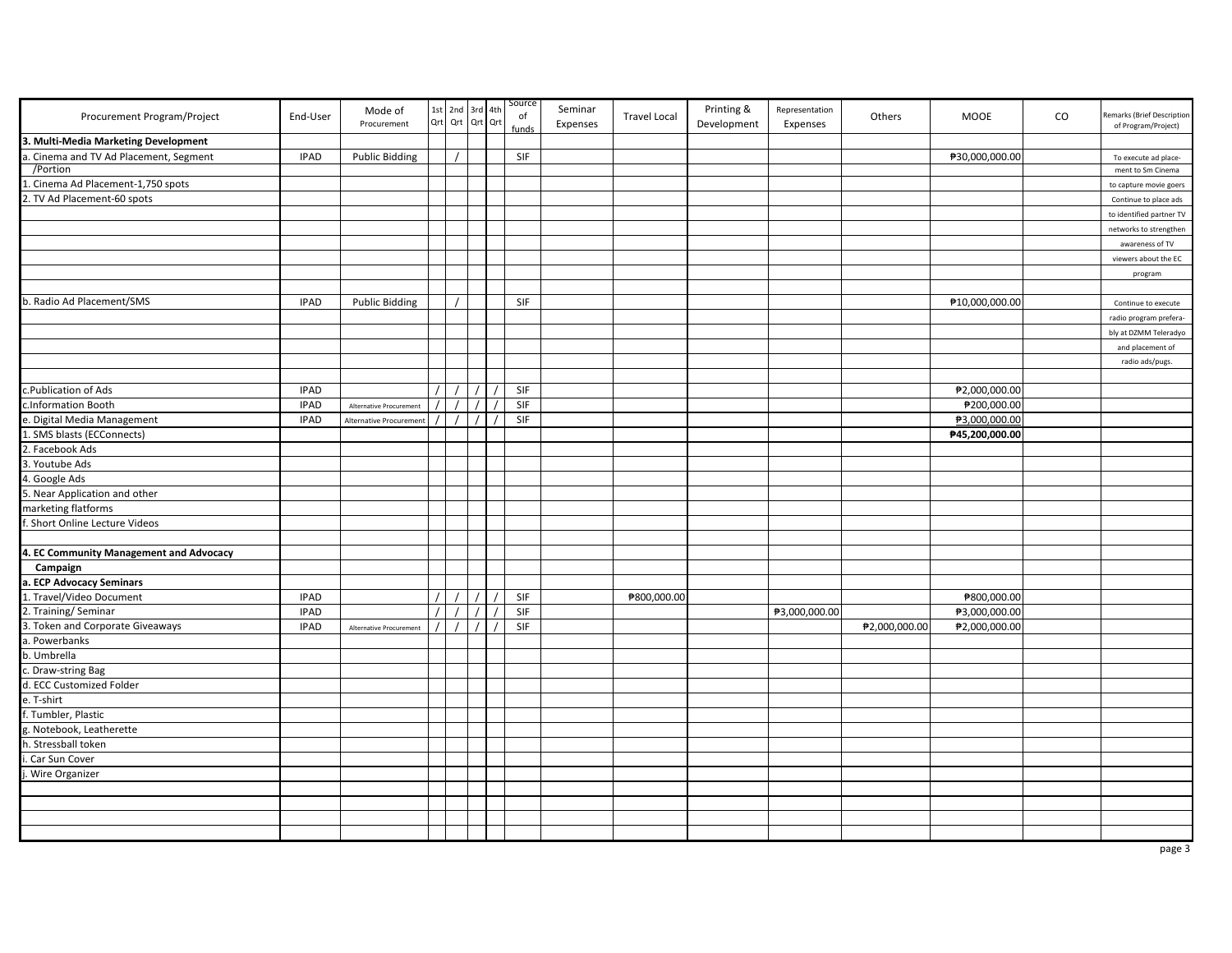| Procurement Program/Project                        | End-User    | Mode of<br>Procurement  | Qrt      | 1st 2nd  | 3rd 4th<br>Qrt Qrt Qrt | Source<br>$_{\mathsf{of}}$<br>funds | Seminar<br>Expenses | <b>Travel Local</b> | Printing &<br>Development | Representation<br>Expenses | Others      | MOOE            | $\rm CO$ | temarks (Brief Description<br>of Program/Project) |
|----------------------------------------------------|-------------|-------------------------|----------|----------|------------------------|-------------------------------------|---------------------|---------------------|---------------------------|----------------------------|-------------|-----------------|----------|---------------------------------------------------|
| 4. Partners Appreciation Night                     | <b>IPAD</b> |                         | $\prime$ | $\prime$ | $\prime$               | SIF                                 |                     |                     |                           |                            | ₱500,000.00 | ₱5,000,000.00   |          | Organize an activity                              |
|                                                    |             |                         |          |          |                        |                                     |                     |                     |                           |                            |             | ₱6,300,000.00   |          | where ECC can gather                              |
|                                                    |             |                         |          |          |                        |                                     |                     |                     |                           |                            |             |                 |          | all the partners for an                           |
| b. Seminar/lectures conducted                      | <b>IPAD</b> |                         |          |          |                        |                                     |                     |                     |                           |                            |             |                 |          | appreciation event                                |
| . ECP lectures in-house                            |             |                         |          |          |                        | SIF                                 | ₱1,748,000.00       |                     |                           |                            |             | ₱1,748,000.00   |          | similar to the DevComm                            |
| a. Seminar Expenses                                |             |                         |          |          |                        | SIF                                 | ₱100,000.00         |                     |                           |                            |             | ₱100,000.00     |          | Net Assmbly in 2018.                              |
| b. Local Travel                                    |             |                         |          |          |                        | SIF                                 |                     | ₱250,000.00         |                           |                            |             | ₱250,000.00     |          |                                                   |
| 2. ECP Lectures On-site                            |             |                         |          |          |                        |                                     |                     |                     |                           |                            |             |                 |          |                                                   |
| . BOSH                                             |             |                         |          |          |                        | SIF                                 |                     | ₱60,000.00          |                           |                            |             | ₱60,000.00      |          |                                                   |
| b.Tv Interview                                     |             |                         |          |          |                        | SIF                                 |                     | ₱30,000.00          |                           |                            |             | ₱30,000.00      |          |                                                   |
| <b>CST Lectures</b>                                |             |                         |          |          |                        | SIF                                 |                     | ₱60,000.00          |                           |                            |             | ₱60,000.00      |          |                                                   |
|                                                    |             |                         |          |          |                        |                                     |                     |                     |                           |                            |             | ₱2,248,000.00   |          |                                                   |
| 5<br>. Management of Public Assistance Center      | <b>IPAD</b> |                         |          |          |                        |                                     |                     |                     |                           |                            |             |                 |          |                                                   |
| . PAC Complimentary                                |             |                         |          |          |                        |                                     |                     |                     |                           |                            |             |                 |          |                                                   |
| Coffee/Biscuit                                     |             |                         |          |          |                        | SIF                                 |                     |                     |                           |                            | ₱38,000.00  | ₱38,000.00      |          |                                                   |
|                                                    |             |                         |          |          |                        |                                     |                     |                     |                           |                            |             |                 |          |                                                   |
| 6. Printing and Distribution of 2018 Annual Report | <b>IPAD</b> |                         |          |          |                        |                                     |                     |                     |                           |                            |             |                 |          |                                                   |
| 1. Printing and Development                        |             | alternative procurement |          |          |                        | SIF                                 |                     |                     | ₱150,000.00               |                            |             | ₱150,000.00     |          |                                                   |
|                                                    |             |                         |          |          |                        |                                     |                     |                     |                           |                            |             |                 |          |                                                   |
| <b>SUB TOTAL MFO 1</b>                             |             |                         |          |          |                        |                                     |                     |                     |                           |                            |             | ₱104,941,980.00 |          |                                                   |
|                                                    |             |                         |          |          |                        |                                     |                     |                     |                           |                            |             |                 |          |                                                   |
| MFO 2: APPEALED CLAIMS DISPOSED                    |             |                         |          |          |                        |                                     |                     |                     |                           |                            |             |                 |          |                                                   |
| . EVALUATION AND DISPOSITION OF EC                 | Appeals     |                         |          |          |                        |                                     |                     |                     |                           |                            |             |                 |          |                                                   |
| APPEALED                                           | Division    |                         |          |          |                        |                                     |                     |                     |                           |                            |             |                 |          |                                                   |
| 1. Claims Evaluation (legal)                       |             |                         |          |          |                        |                                     |                     |                     |                           |                            |             |                 |          |                                                   |
| a. Representation Expenses                         |             |                         |          |          |                        | SIF                                 |                     |                     |                           | ₱120,000.00                |             | ₱120,000.00     |          |                                                   |
| b. Honoria Legal Services                          |             |                         |          |          |                        | SIF                                 |                     |                     |                           |                            | ₱180,000.00 | ₱180,000.00     |          |                                                   |
| 2. Claims Evaluatiom (Medical)                     |             |                         |          |          |                        |                                     |                     |                     |                           |                            |             | ₱24,000.00      |          |                                                   |
| 1. Honoria (Other Professional)                    |             |                         |          |          |                        | SIF                                 |                     |                     |                           |                            | ₱24,000.00  |                 |          |                                                   |
| 2. Notarial fee                                    |             |                         |          |          |                        | SIF                                 |                     |                     |                           |                            |             |                 |          |                                                   |
|                                                    |             |                         |          |          |                        |                                     |                     |                     |                           |                            |             |                 |          |                                                   |
|                                                    |             |                         |          |          |                        |                                     |                     |                     |                           |                            |             |                 |          |                                                   |
| <b>SUB TOTAL MFO 2</b>                             |             |                         |          |          |                        |                                     |                     |                     |                           |                            |             | ₱324,000.00     |          |                                                   |
|                                                    |             |                         |          |          |                        |                                     |                     |                     |                           |                            |             |                 |          |                                                   |
| <b>TOTAL MFOS</b>                                  |             |                         |          |          |                        |                                     |                     |                     |                           |                            |             | ₱105,265,980.00 |          |                                                   |
|                                                    |             |                         |          |          |                        |                                     |                     |                     |                           |                            |             |                 |          |                                                   |
|                                                    |             |                         |          |          |                        |                                     |                     |                     |                           |                            |             |                 |          |                                                   |
|                                                    |             |                         |          |          |                        |                                     |                     |                     |                           |                            |             |                 |          |                                                   |
|                                                    |             |                         |          |          |                        |                                     |                     |                     |                           |                            |             |                 |          |                                                   |
|                                                    |             |                         |          |          |                        |                                     |                     |                     |                           |                            |             |                 |          |                                                   |
|                                                    |             |                         |          |          |                        |                                     |                     |                     |                           |                            |             |                 |          |                                                   |
|                                                    |             |                         |          |          |                        |                                     |                     |                     |                           |                            |             |                 |          |                                                   |
|                                                    |             |                         |          |          |                        |                                     |                     |                     |                           |                            |             |                 |          |                                                   |
|                                                    |             |                         |          |          |                        |                                     |                     |                     |                           |                            |             |                 |          |                                                   |
|                                                    |             |                         |          |          |                        |                                     |                     |                     |                           |                            |             |                 |          |                                                   |
|                                                    |             |                         |          |          |                        |                                     |                     |                     |                           |                            |             |                 |          |                                                   |
|                                                    |             |                         |          |          |                        |                                     |                     |                     |                           |                            |             |                 |          |                                                   |
|                                                    |             |                         |          |          |                        |                                     |                     |                     |                           |                            |             |                 |          |                                                   |
|                                                    |             |                         |          |          |                        |                                     |                     |                     |                           |                            |             |                 |          | page 4                                            |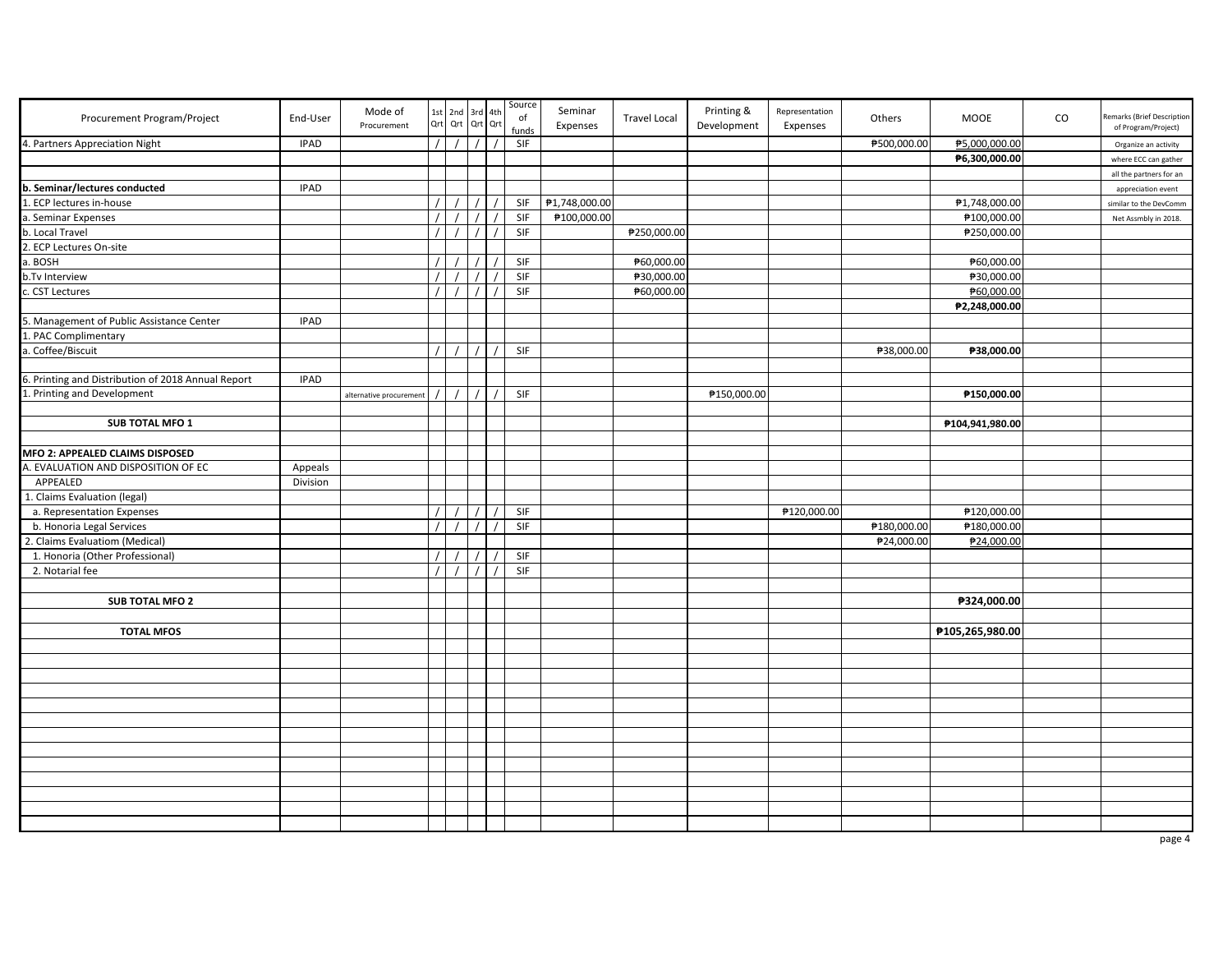| Procurement Program/Project                    | End-User | Mode of<br>Procurement  |          | 1st 2nd 3rd 4th<br>Qrt Qrt Qrt Qrt |  | Source<br>of<br>funds | Seminar<br>Expenses | <b>Travel Local</b> | Printing &<br>Development | Representation<br>Expenses | Others      | MOOE          | CO | Remarks (Brief Description<br>of Program/Project) |
|------------------------------------------------|----------|-------------------------|----------|------------------------------------|--|-----------------------|---------------------|---------------------|---------------------------|----------------------------|-------------|---------------|----|---------------------------------------------------|
| <b>GENERAL ADMINISTRATIVE SUPPORT SERVICES</b> |          |                         |          |                                    |  |                       |                     |                     |                           |                            |             |               |    |                                                   |
| (GASS)                                         |          |                         |          |                                    |  |                       |                     |                     |                           |                            |             |               |    |                                                   |
| . Technical Support policy/Program Development |          |                         |          |                                    |  |                       |                     |                     |                           |                            |             |               |    |                                                   |
| Compendium of EC Claim Statistics              |          |                         |          |                                    |  |                       |                     |                     |                           |                            |             |               |    |                                                   |
| Representation of Expense                      | PPSMD    |                         |          |                                    |  | SIF                   |                     |                     |                           | ₱5,760.00                  |             | ₱5,760.00     |    |                                                   |
| . Research and studies conducted               |          |                         |          |                                    |  |                       |                     |                     |                           |                            |             |               |    |                                                   |
| . Representation Expenses                      | PPSMD    |                         |          |                                    |  | SIF                   |                     |                     |                           | ₱10,000.00                 |             | ₱10,000.00    |    |                                                   |
| b. Professional fees                           | PPSMD    |                         | $\prime$ |                                    |  | SIF                   |                     |                     |                           |                            | ₱200,000.00 | ₱200,000.00   |    |                                                   |
|                                                |          |                         |          |                                    |  |                       |                     |                     |                           |                            |             | ₱210,000.00   |    |                                                   |
|                                                |          |                         |          |                                    |  |                       |                     |                     |                           |                            |             |               |    |                                                   |
| 3. Hosting of DOLE Partnership Project         | PPSMD    |                         |          |                                    |  | SIF                   |                     |                     |                           |                            | ₱80,000.00  | ₱80,000.00    |    |                                                   |
| . Representation Expenses                      | PPSMD    |                         |          |                                    |  | SIF                   |                     |                     |                           | ₱10,000.00                 |             | ₱10,000.00    |    |                                                   |
|                                                |          |                         |          |                                    |  |                       |                     |                     |                           |                            |             | ₱90,000.00    |    |                                                   |
|                                                |          |                         |          |                                    |  |                       |                     |                     |                           |                            |             |               |    |                                                   |
| 4. Conduct of agency Wide Planning Activities  |          |                         |          |                                    |  |                       |                     |                     |                           |                            |             |               |    |                                                   |
| . Seminar                                      | PPSMD    |                         |          |                                    |  | SIF                   | ₱222,900.00         |                     |                           |                            |             | ₱222,900.00   |    |                                                   |
| o. Local                                       | PPSMD    |                         |          |                                    |  | SIF                   |                     | ₱160,000.00         |                           |                            |             | ₱160,000.00   |    |                                                   |
| . Execom                                       | PPSMD    |                         |          |                                    |  | SIF                   |                     |                     |                           |                            | ₱16,000.00  | ₱16,000.00    |    |                                                   |
|                                                |          |                         |          |                                    |  |                       |                     |                     |                           |                            |             | ₱398,900.00   |    |                                                   |
| 5. Provision of IT Support Services            |          |                         |          |                                    |  |                       |                     |                     |                           |                            |             |               |    |                                                   |
| . Representation                               | PPSMD    |                         |          |                                    |  | SIF                   |                     |                     |                           | ₱12,800.00                 |             | ₱12,800.00    |    |                                                   |
| . Seminar                                      | PPSMD    |                         |          |                                    |  | SIF                   | ₱19,200.00          |                     |                           |                            |             | ₱19,200.00    |    |                                                   |
| . Local                                        | PPSMD    |                         | $\prime$ |                                    |  | SIF                   |                     | ₱200,000.00         |                           |                            |             | ₱200,000.00   |    |                                                   |
|                                                |          |                         |          |                                    |  |                       |                     |                     |                           |                            |             | ₱232,000.00   |    |                                                   |
| 5. ECC Quality Management System               |          |                         |          |                                    |  |                       |                     |                     |                           |                            |             |               |    |                                                   |
| . Compliance to the requirements of ISO        | PPSMD    | Alternative Procurement |          |                                    |  | SIF                   |                     |                     |                           | ₱16,000.00                 |             | ₱16,000.00    |    |                                                   |
| (External Audit)                               |          |                         |          |                                    |  |                       |                     |                     |                           |                            |             |               |    |                                                   |
| . Professional fees                            | PPSMD    |                         |          |                                    |  | SIF                   |                     |                     |                           |                            | ₱200,000.00 | ₱200,000.00   |    |                                                   |
|                                                |          |                         |          |                                    |  |                       |                     |                     |                           |                            |             | ₱216,000.00   |    |                                                   |
| 7. Implementation of GAD Plan                  |          |                         |          |                                    |  |                       |                     |                     |                           |                            |             |               |    |                                                   |
| a. Seminar                                     | PPSMD    |                         |          |                                    |  |                       | ₱103,150.00         |                     |                           |                            |             | ₱103,150.00   |    |                                                   |
|                                                |          |                         |          |                                    |  |                       |                     |                     |                           |                            |             |               |    |                                                   |
| 8. Third Party Survey (GCG Requirement)        |          |                         |          |                                    |  |                       |                     |                     |                           |                            |             |               |    |                                                   |
| a. Consultancy Services (Third-Party Survey)   | PPSMD    | Alternative Procurement |          |                                    |  | SIF                   |                     |                     |                           |                            |             | ₱500,000.00   |    |                                                   |
| b. Representation Expenses                     | PPSMD    |                         |          |                                    |  | SIF                   |                     |                     |                           | ₱16,000.00                 |             | ₱16,000.00    |    |                                                   |
|                                                |          |                         |          |                                    |  |                       |                     |                     |                           |                            |             |               |    |                                                   |
|                                                |          |                         |          |                                    |  |                       |                     |                     |                           |                            |             | ₱516,000.00   |    |                                                   |
|                                                |          |                         |          |                                    |  |                       |                     |                     |                           |                            |             |               |    |                                                   |
| <b>SUB TOTAL GASS</b>                          |          |                         |          |                                    |  |                       |                     |                     |                           |                            |             | ₱1,771,810.00 |    |                                                   |
|                                                |          |                         |          |                                    |  |                       |                     |                     |                           |                            |             |               |    |                                                   |
|                                                |          |                         |          |                                    |  |                       |                     |                     |                           |                            |             |               |    |                                                   |
|                                                |          |                         |          |                                    |  |                       |                     |                     |                           |                            |             |               |    |                                                   |
|                                                |          |                         |          |                                    |  |                       |                     |                     |                           |                            |             |               |    |                                                   |
|                                                |          |                         |          |                                    |  |                       |                     |                     |                           |                            |             |               |    |                                                   |
|                                                |          |                         |          |                                    |  |                       |                     |                     |                           |                            |             |               |    |                                                   |
|                                                |          |                         |          |                                    |  |                       |                     |                     |                           |                            |             |               |    |                                                   |
|                                                |          |                         |          |                                    |  |                       |                     |                     |                           |                            |             |               |    |                                                   |
|                                                |          |                         |          |                                    |  |                       |                     |                     |                           |                            |             |               |    |                                                   |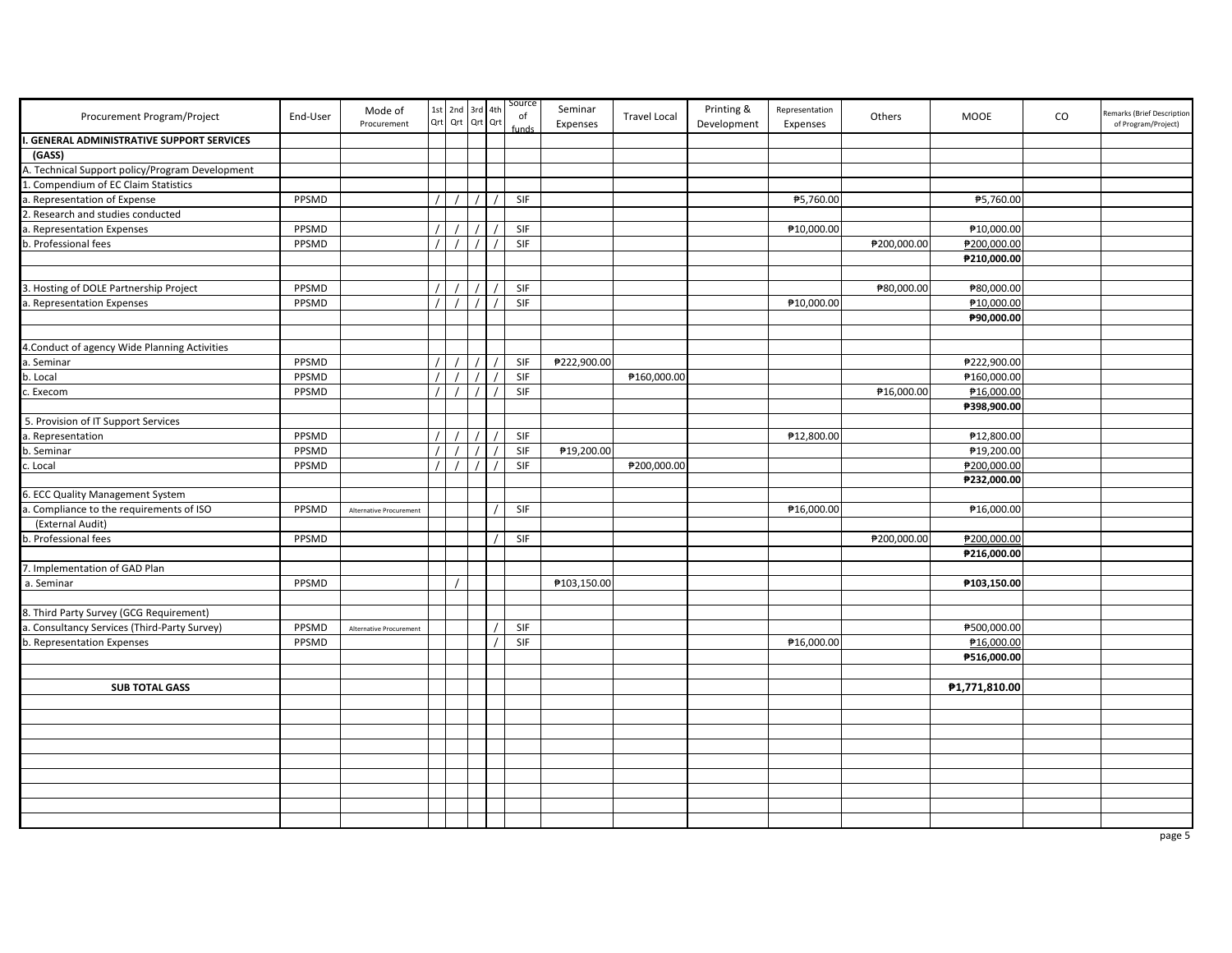| Procurement Program/Project                         | End-User        | Mode of<br>Procurement | Qrt | 1st 2nd 3rd 4th | Qrt Qrt Qrt | Source<br>of | Seminar<br>Expenses | <b>Travel Local</b> | Printing &<br>Development | Representation<br>Expenses | Others      | <b>MOOE</b>   | CO | Remarks (Brief Description<br>of Program/Project) |
|-----------------------------------------------------|-----------------|------------------------|-----|-----------------|-------------|--------------|---------------------|---------------------|---------------------------|----------------------------|-------------|---------------|----|---------------------------------------------------|
| <b>II. GENERAL ADMINISTRATIVE FINANCIAL SUPPORT</b> |                 |                        |     |                 |             |              |                     |                     |                           |                            |             |               |    |                                                   |
| A. ADMINISTRATIVE                                   |                 |                        |     |                 |             |              |                     |                     |                           |                            |             |               |    |                                                   |
| RECRUITMENT                                         |                 |                        |     |                 |             |              |                     |                     |                           |                            |             |               |    |                                                   |
| a. Three (3) Region                                 | <b>ECC REUS</b> |                        |     |                 |             | SIF          |                     | ₱60,000.00          |                           |                            |             | ₱60,000.00    |    |                                                   |
| b. Orientation of REUs (3 Region)                   | <b>ECC REUS</b> |                        |     |                 |             | SIF          |                     | ₱60,000.00          |                           |                            |             | ₱60,000.00    |    |                                                   |
| . Training- Outside Metro Manila                    | Admin Div.      |                        |     |                 |             | SIF          |                     | ₱650,200.00         |                           |                            |             | ₱650,200.00   |    |                                                   |
| d. Team Building - REUs                             | <b>ECC REUS</b> |                        |     |                 |             | SIF          |                     | ₱110,000.00         |                           |                            |             | ₱110,000.00   |    |                                                   |
| e. Team Building - Main Office                      | Admin Div.      |                        |     |                 |             | SIF          |                     | ₱160,000.00         |                           |                            |             | ₱160,000.00   |    |                                                   |
| GODP (tree planting) - main office                  | Admin Div.      |                        |     |                 |             | SIF          |                     | ₱70,000.00          |                           |                            |             | ₱70,000.00    |    |                                                   |
| DOLE Welfare Activity                               | Admin Div.      |                        |     |                 |             | SIF          |                     | ₱60,000.00          |                           |                            |             | ₱60,000.00    |    |                                                   |
| . Toll fees/payment                                 | Admin Div.      |                        |     |                 |             | SIF          |                     | ₱28,000.00          |                           |                            |             | ₱28,000.00    |    |                                                   |
| RCC Meeting of REUs (14 region)                     | <b>ECC REUS</b> |                        |     |                 |             | SIF          |                     | ₱28,000.00          |                           |                            |             | ₱28,000.00    |    |                                                   |
| REUs LBC and Cargo (14 region)                      | Admin Div.      |                        |     |                 |             | SIF          |                     | ₱28,000.00          |                           |                            |             | ₱28,000.00    |    |                                                   |
| Administrative/ REUs Transpo/Ocular/per diem        | AD/ECC REUs     |                        |     |                 |             | SIF          |                     | ₱170,000.00         |                           |                            |             | ₱170,000.00   |    |                                                   |
|                                                     |                 |                        |     |                 |             |              |                     |                     |                           |                            |             | ₱1,424,200.00 |    |                                                   |
|                                                     |                 |                        |     |                 |             |              |                     |                     |                           |                            |             |               |    |                                                   |
| 2. ECC-REGIONAL OFFICE                              |                 |                        |     |                 |             |              |                     |                     |                           |                            |             |               |    |                                                   |
| a. Administrative Officer                           | AD/ECC REUs     |                        |     |                 |             | SIF          |                     |                     |                           |                            | ₱492,800.00 | ₱492,800.00   |    |                                                   |
| b. Information Center                               | <b>IPAD</b>     |                        |     |                 |             | SIF          |                     |                     |                           |                            | ₱492,800.00 | ₱492,800.00   |    |                                                   |
|                                                     |                 |                        |     |                 |             |              |                     |                     |                           |                            |             | ₱985,600.00   |    |                                                   |
|                                                     |                 |                        |     |                 |             |              |                     |                     |                           |                            |             |               |    |                                                   |
| <b>3. FOREIGN TRAVEL</b>                            | Admin Div.      |                        |     |                 | $\prime$    | SIF          |                     |                     |                           |                            |             | ₱1,000,000.00 |    |                                                   |
|                                                     |                 |                        |     |                 |             |              |                     |                     |                           |                            |             |               |    |                                                   |
| 4.TRAINING                                          | Admin Div.      |                        |     |                 |             |              |                     |                     |                           |                            |             |               |    |                                                   |
| . Capacity Building                                 |                 |                        |     |                 |             |              | ₱1,540,000.00       |                     |                           |                            |             |               |    |                                                   |
| External trainings                                  |                 |                        |     |                 |             | SIF          | ₱1,065,000.00       |                     |                           |                            |             | ₱1,540,000.00 |    |                                                   |
| In-house trainings                                  |                 |                        |     |                 |             | SIF          | ₱80,560.00          |                     |                           |                            |             | ₱1,065,000.00 |    |                                                   |
| . GODP - Lecture/Seminar                            |                 |                        |     |                 |             |              |                     |                     |                           |                            |             | ₱80,560.00    |    |                                                   |
| b. Corporate Activity                               |                 |                        |     |                 |             |              |                     |                     |                           |                            |             |               |    |                                                   |
| L. ECC Family Welfare Program                       |                 |                        |     |                 |             | SIF          | ₱340,720.00         |                     |                           |                            |             | ₱340,720.00   |    |                                                   |
| 2. Team Building                                    |                 |                        |     |                 |             | SIF          | ₱468,700.00         |                     |                           |                            |             | ₱468,700.00   |    |                                                   |
|                                                     |                 |                        |     |                 |             |              |                     |                     |                           |                            |             | ₱3,494,980.00 |    |                                                   |
| 5. YEAR END CULMINATING EVENT                       | Admin Div.      |                        |     |                 |             |              |                     |                     |                           |                            |             |               |    |                                                   |
| a. Foods                                            |                 |                        |     |                 |             | SIF          |                     |                     |                           |                            | ₱85,000.00  | ₱85,000.00    |    |                                                   |
| b. Prizes/token raffles                             |                 |                        |     |                 |             | SIF          |                     |                     |                           |                            | ₱230,000.00 | ₱230,000.00   |    |                                                   |
| . Ham and Cheese                                    |                 |                        |     |                 |             | SIF          |                     |                     |                           |                            | ₱636,000.00 | ₱636,000.00   |    |                                                   |
| d. T-shirt                                          |                 |                        |     |                 |             | SIF          |                     |                     |                           |                            | ₱47,700.00  | ₱47,700.00    |    |                                                   |
|                                                     |                 |                        |     |                 |             |              |                     |                     |                           |                            |             |               |    |                                                   |
|                                                     |                 |                        |     |                 |             |              |                     |                     |                           |                            |             | ₱998,700.00   |    |                                                   |
| 6. CSC ACTIVITIES/RETIREMENT                        | Admin Div.      |                        |     |                 |             |              | ₱100,000.00         |                     |                           |                            |             |               |    |                                                   |
| . Senior Citizen/PWRDs                              |                 |                        |     |                 |             | SIF<br>SIF   |                     |                     |                           |                            |             | ₱100,000.00   |    |                                                   |
| b. ECC Outreach Program                             |                 |                        |     |                 |             |              | ₱100,000.00         |                     |                           |                            |             | ₱100,000.00   |    |                                                   |
| . Award and Incentive                               |                 |                        |     |                 |             | SIF          | ₱3,833,000.00       |                     |                           |                            |             | ₱3,833,000.00 |    |                                                   |
|                                                     |                 |                        |     |                 |             |              |                     |                     |                           |                            |             | ₱4,033,000.00 |    |                                                   |
|                                                     |                 |                        |     |                 |             |              |                     |                     |                           |                            |             |               |    |                                                   |
|                                                     |                 |                        |     |                 |             |              |                     |                     |                           |                            |             |               |    |                                                   |
|                                                     |                 |                        |     |                 |             |              |                     |                     |                           |                            |             |               |    |                                                   |
|                                                     |                 |                        |     |                 |             |              |                     |                     |                           |                            |             |               |    |                                                   |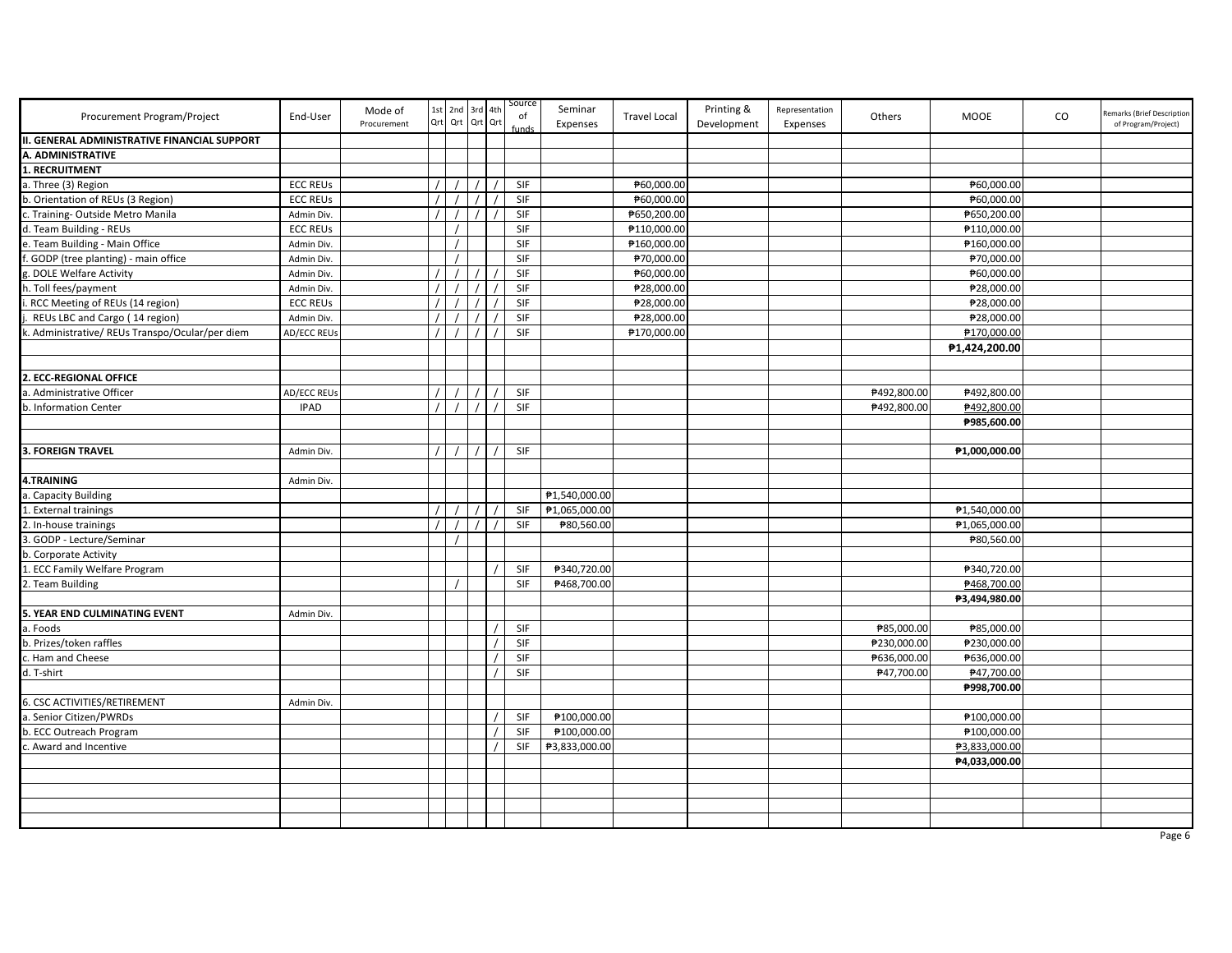| Procurement Program/Project                                  | End-User            | Mode of<br>Procurement  |          | 1st 2nd 3rd 4th<br>Qrt Qrt Qrt Qrt | Source<br>of | Seminar<br>Expenses | <b>Travel Local</b> | Printing &<br>Development | Representation<br>Expenses | <b>Others</b> | <b>MOOE</b>   | CO | Remarks (Brief Description<br>of Program/Project) |
|--------------------------------------------------------------|---------------------|-------------------------|----------|------------------------------------|--------------|---------------------|---------------------|---------------------------|----------------------------|---------------|---------------|----|---------------------------------------------------|
|                                                              |                     |                         |          |                                    |              |                     |                     |                           |                            |               |               |    |                                                   |
| 7. GASOLINE. OIL AND LUBRICANT EXPENSES                      | <b>Admin Supply</b> | Alternative Procurement |          |                                    | <b>SIF</b>   |                     |                     |                           |                            | ₱500.000.00   | ₱500.000.00   |    |                                                   |
|                                                              |                     |                         |          |                                    |              |                     |                     |                           |                            |               |               |    |                                                   |
| 8. OFFICE SUPPLIES EXPENSES                                  | <b>Admin Supply</b> | <b>AGENCY TO AGENCY</b> |          |                                    | SIF          |                     |                     |                           |                            |               | ₱1,372,117.00 |    |                                                   |
| <b>9. OFFICE SUPPLIES EXPENSES-PROJECT</b>                   | <b>Admin Supply</b> | Alternative Procurement |          |                                    | SIF          |                     |                     |                           |                            |               | ₱1,392,600.00 |    |                                                   |
| 10. SEMI-EXPANDABLE-OFFICE EQUIPMENT MACHINERY               |                     | Alternative Procurement |          |                                    |              |                     |                     |                           |                            |               |               |    |                                                   |
| a. Digital Camera (15 units x P8,000)                        | <b>WCPRD</b>        |                         |          |                                    | <b>SIF</b>   |                     |                     |                           |                            |               | ₱120,000.00   |    |                                                   |
| o. Digital voice recorded                                    | PPSMD               |                         |          |                                    | SIF          |                     |                     |                           |                            |               | ₱10,000.00    |    |                                                   |
| Electric fan, stand type                                     | PPSMD               |                         |          |                                    | SIF          |                     |                     |                           |                            |               | ₱4,000.00     |    |                                                   |
| d. Camera backpack                                           | <b>IPAD</b>         |                         |          |                                    | SIF          |                     |                     |                           |                            |               | ₱6,000.00     |    |                                                   |
| e. Emergency Light                                           | REU2                |                         |          |                                    | SIF          |                     |                     |                           |                            |               | ₱3,000.00     |    |                                                   |
| Digital Voice Recorder for Info Officers (REU3 and 4A        | REU3/4A             |                         | $\prime$ |                                    | SIF          |                     |                     |                           |                            |               | ₱20,000.00    |    |                                                   |
| . Fax Machine w/ print & copy (P10,000/unit)                 | REU3/4A/10          |                         |          |                                    | <b>SIF</b>   |                     |                     |                           |                            |               | ₱30,000.00    |    |                                                   |
| . Electric Fan (2 units x P 700)                             | REU4A               |                         |          |                                    | SIF          |                     |                     |                           |                            |               | ₱1,400.00     |    |                                                   |
| <b>Water Dispenser</b>                                       | REU4A               |                         |          |                                    | SIF          |                     |                     |                           |                            |               | ₱7,000.00     |    |                                                   |
| Water Dispenser (Hot and Cold)                               | REU5                |                         |          |                                    | SIF          |                     |                     |                           |                            |               | ₱10,000.00    |    |                                                   |
| . Electric fan, stand type                                   | REU6                |                         |          |                                    | SIF          |                     |                     |                           |                            |               | ₱1,400.00     |    |                                                   |
| . Exhaust fan                                                | REU7                |                         |          |                                    | SIF          |                     |                     |                           |                            |               | ₱3,000.00     |    |                                                   |
| m. Digital voice recorder                                    | REU9                |                         |          |                                    | <b>SIF</b>   |                     |                     |                           |                            |               | ₱7,000.00     |    |                                                   |
| n. Emergency light                                           | REU9                |                         |          |                                    | SIF          |                     |                     |                           |                            |               | ₱14,999.00    |    |                                                   |
| o. Microwave oven                                            | <b>REU10</b>        |                         |          |                                    | SIF          |                     |                     |                           |                            |               | ₱5,000.00     |    |                                                   |
| p. Refrigerator, 4cu.ft                                      | <b>REU10</b>        |                         |          |                                    | SIF          |                     |                     |                           |                            |               | ₱10,000.00    |    |                                                   |
| q. Vertical blinds, PVC material, 3.5" blade size            | <b>REU10</b>        |                         |          |                                    | SIF          |                     |                     |                           |                            |               | ₱10,000.00    |    |                                                   |
| r. Intercom phone                                            | <b>REU10</b>        |                         |          |                                    | SIF          |                     |                     |                           |                            |               | ₱5,000.00     |    |                                                   |
| s. Electric fan, stand type                                  | REU12               |                         |          |                                    | <b>SIF</b>   |                     |                     |                           |                            |               | ₱3,000.00     |    |                                                   |
|                                                              |                     |                         |          |                                    |              |                     |                     |                           |                            |               | ₱270,799.00   |    |                                                   |
|                                                              |                     |                         |          |                                    |              |                     |                     |                           |                            |               |               |    |                                                   |
| 11. SEMI EXPENDABLE-BOOKS/FURNITURE                          |                     | Alternative Procurement |          |                                    |              |                     |                     |                           |                            |               |               |    |                                                   |
| a. Steel filling cabinet, vertical, 5 drawers (P10,000/unit) | <b>WCPRD</b>        |                         |          |                                    | SIF          |                     |                     |                           |                            |               | ₱20,000.00    |    |                                                   |
| b. Steel filling cabinet with vault                          | <b>Admin Div</b>    |                         |          |                                    | SIF          |                     |                     |                           |                            |               | ₱14,000.00    |    |                                                   |
| Table for bundy clock, wood                                  | REU2                |                         |          |                                    | SIF          |                     |                     |                           |                            |               | ₱2,500.00     |    |                                                   |
| d. Cabinet for office supplies                               | REU2                |                         | $\prime$ |                                    | SIF          |                     |                     |                           |                            |               | ₱5,000.00     |    |                                                   |
| e. Sofa chair for client                                     | REU2                |                         | $\prime$ |                                    | SIF          |                     |                     |                           |                            |               | ₱10,000.00    |    |                                                   |
| . Conference table with chair                                | REU2                |                         |          |                                    | SIF          |                     |                     |                           |                            |               | ₱12,000.00    |    |                                                   |
| . Office table for IO & AO (P13,000/unit)                    | REU3                |                         |          |                                    | SIF          |                     |                     |                           |                            |               | ₱26,000.00    |    |                                                   |
| h. Steel cabinet                                             | REU3                |                         |          |                                    | SIF          |                     |                     |                           |                            |               | ₱8,000.00     |    |                                                   |
| Executive chair for AO                                       | REUA4               |                         |          |                                    | SIF          |                     |                     |                           |                            |               | ₱10,000.00    |    |                                                   |
| Large table for AO                                           | REUA4               |                         |          |                                    | SIF          |                     |                     |                           |                            |               | ₱15,000.00    |    |                                                   |
| «. Ergonomic office chair (P5,000/unit)                      | REU5                |                         |          |                                    | SIF          |                     |                     |                           |                            |               | ₱10,000.00    |    |                                                   |
| steel cabinet, 4 drawers (P10,000/unit)                      | REU5                |                         |          |                                    | SIF          |                     |                     |                           |                            |               | ₱20,000.00    |    |                                                   |
| m. Visitors chair w/ armrest                                 | REU5                |                         |          |                                    | SIF          |                     |                     |                           |                            |               | ₱5,000.00     |    |                                                   |
| n. Office sofa                                               | REU6                |                         |          |                                    | SIF          |                     |                     |                           |                            |               | ₱14,000.00    |    |                                                   |
| o. Office partition/divider (P7,000/unit)                    | REU6                |                         |          |                                    | <b>SIF</b>   |                     |                     |                           |                            |               | ₱14,000.00    |    |                                                   |
| p. Steel filing cabinet (P8,500/unit)                        | REU6                |                         |          |                                    | SIF          |                     |                     |                           |                            |               | ₱17,000.00    |    |                                                   |
| q. Guest chair (P1,500/unit)                                 | REU7                |                         |          |                                    | SIF          |                     |                     |                           |                            |               | <b>000.00</b> |    |                                                   |
|                                                              |                     |                         |          |                                    |              |                     |                     |                           |                            |               | ₱208,500.00   |    |                                                   |
|                                                              |                     |                         |          |                                    |              |                     |                     |                           |                            |               |               |    |                                                   |
|                                                              |                     |                         |          |                                    |              |                     |                     |                           |                            |               |               |    |                                                   |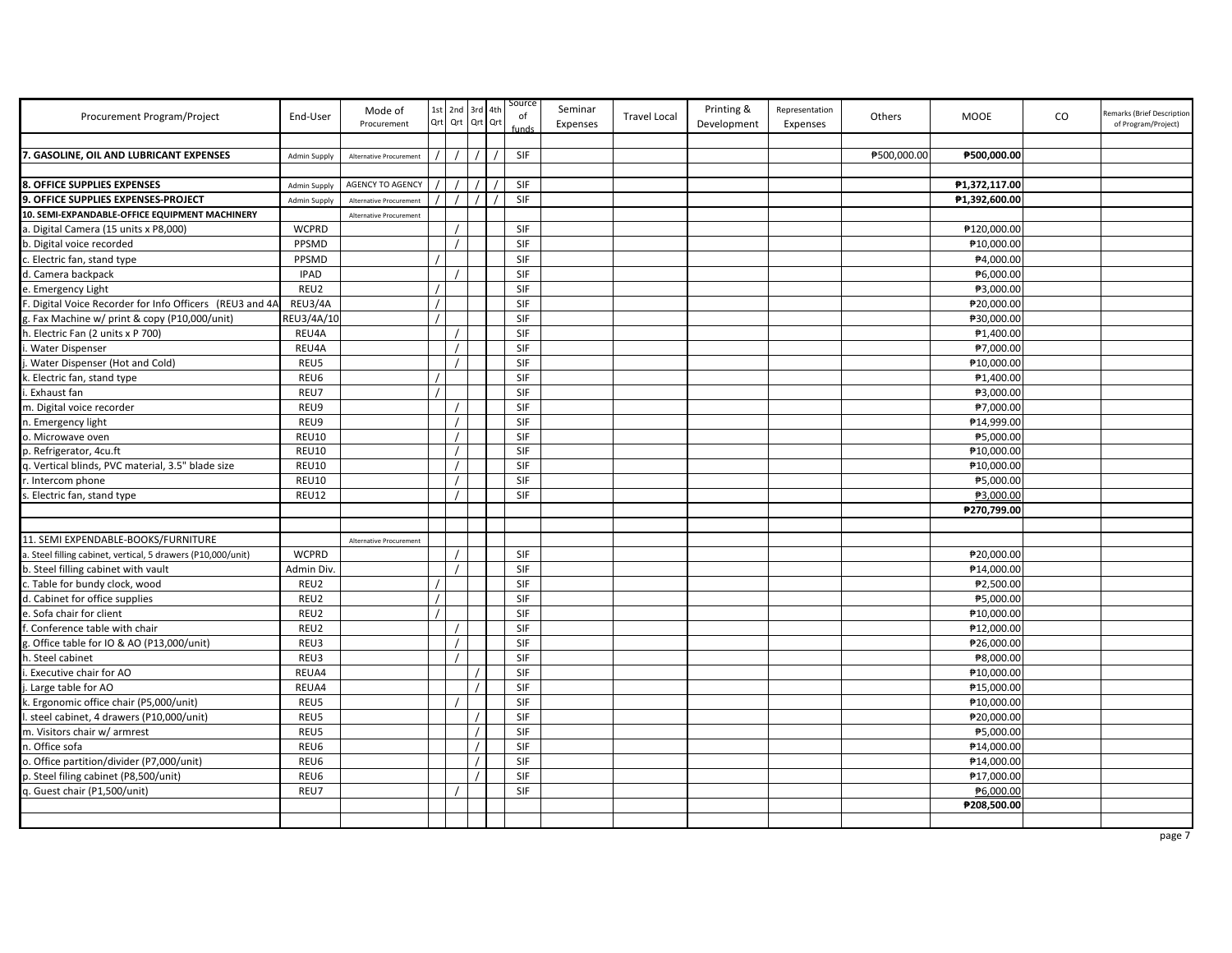| Procurement Program/Project                     | End-User         | Mode of<br>Procurement |          | 1st 2nd 3rd 4th<br>Qrt Qrt Qrt Qrt |  | Source<br>of<br>funds | Seminar<br>Expenses | <b>Travel Local</b> | Printing &<br>Development | Representation<br>Expenses | Others        | MOOE          | CO | Remarks (Brief Description<br>of Program/Project) |
|-------------------------------------------------|------------------|------------------------|----------|------------------------------------|--|-----------------------|---------------------|---------------------|---------------------------|----------------------------|---------------|---------------|----|---------------------------------------------------|
| . Cabinet/book stand (P5,000/unit)              | REU7             |                        |          |                                    |  | SIF                   |                     |                     |                           |                            |               | ₱10,000.00    |    |                                                   |
| Side table (P5,000/unit)                        | REU7             |                        |          |                                    |  | <b>SIF</b>            |                     |                     |                           |                            |               | ₱10,000.00    |    |                                                   |
| Executive chair                                 | REU9             |                        |          |                                    |  | SIF                   |                     |                     |                           |                            |               | ₱7,000.00     |    |                                                   |
| . Center Table, rectangular shaped              | <b>REU10</b>     |                        |          |                                    |  | SIF                   |                     |                     |                           |                            |               | ₱2,000.00     |    |                                                   |
| . Cleopatra sofa                                | <b>REU10</b>     |                        |          |                                    |  | SIF                   |                     |                     |                           |                            |               | ₱10,000.00    |    |                                                   |
| w. Office table (P3,000/unit)                   | <b>REU10</b>     |                        |          |                                    |  | SIF                   |                     |                     |                           |                            |               | ₱6,000.00     |    |                                                   |
| . Steel cabinet                                 | <b>REU10</b>     |                        |          |                                    |  | SIF                   |                     |                     |                           |                            |               | ₱12,000.00    |    |                                                   |
| . Client chair (P2,000/unit)                    | <b>REU12</b>     |                        |          |                                    |  | SIF                   |                     |                     |                           |                            |               | ₱4,000.00     |    |                                                   |
|                                                 |                  |                        |          |                                    |  |                       |                     |                     |                           |                            |               | ₱61,000.00    |    |                                                   |
|                                                 |                  |                        |          |                                    |  |                       |                     |                     |                           |                            |               |               |    |                                                   |
| 12. TEXTBOOKS & INSTRUCTIONAL MATERIAL EXPENSES | <b>Admin Div</b> |                        |          |                                    |  | SIF                   |                     |                     |                           |                            | ₱5,000.00     | ₱5,000.00     |    |                                                   |
| 13. OTHER SUPPLIES EXPENSES-IT SUPPLIES         | Admin supply     |                        |          |                                    |  | SIF                   |                     |                     |                           |                            |               | ₱2,636,025.00 |    |                                                   |
|                                                 |                  |                        |          |                                    |  |                       |                     |                     |                           |                            |               |               |    |                                                   |
| 14. ELECTRICITY, LIGHT AND WATER                |                  |                        |          |                                    |  |                       |                     |                     |                           |                            |               |               |    |                                                   |
| . Water consumption                             | Central office   |                        |          |                                    |  | SIF                   |                     |                     |                           |                            | ₱1,050,000.00 | ₱1,050,000.00 |    |                                                   |
| . Water consumption                             | <b>ECC-REUs</b>  |                        |          |                                    |  | SIF                   |                     |                     |                           |                            | ₱75,600.00    | ₱75,600.00    |    |                                                   |
| Electricity consumption                         | Central office   |                        |          |                                    |  | SIF                   |                     |                     |                           |                            | ₱3,000,000.00 | ₱3,000,000.00 |    |                                                   |
| I. Electricity consumption                      | <b>ECC-REUs</b>  |                        |          |                                    |  | SIF                   |                     |                     |                           |                            | ₱1,236,000.00 | ₱1,236,000.00 |    |                                                   |
|                                                 |                  |                        |          |                                    |  |                       |                     |                     |                           |                            |               | ₱5,361,600.00 |    |                                                   |
| <b>15. COMMUNICATION EXPENSES</b>               |                  |                        |          |                                    |  |                       |                     |                     |                           |                            |               |               |    |                                                   |
| . Postage and deliveries                        |                  |                        |          |                                    |  |                       |                     |                     |                           |                            |               |               |    |                                                   |
| Admin-Main office                               | Admin Records    |                        |          |                                    |  | SIF                   |                     |                     |                           |                            | ₱100,000.00   | ₱100,000.00   |    |                                                   |
| . Admin-ECC-REUs                                | Admin Records    |                        |          |                                    |  | SIF                   |                     |                     |                           |                            | ₱180,000.00   | ₱180,000.00   |    |                                                   |
| . WCPRD                                         | Admin Records    |                        |          |                                    |  | SIF                   |                     |                     |                           |                            | ₱180,000.00   | ₱180,000.00   |    |                                                   |
| . Appeals                                       | Admin Records    |                        |          |                                    |  | SIF                   |                     |                     |                           |                            | ₱10,000.00    | ₱10,000.00    |    |                                                   |
|                                                 |                  |                        |          |                                    |  |                       |                     |                     |                           |                            |               | ₱470,000.00   |    |                                                   |
|                                                 |                  |                        |          |                                    |  |                       |                     |                     |                           |                            |               |               |    |                                                   |
| . Telephone-landline                            | Central office   |                        |          |                                    |  | SIF                   |                     |                     |                           |                            | ₱900,000.00   | ₱900,000.00   |    |                                                   |
| Telephone-landline                              | <b>ECC-REUS</b>  |                        |          |                                    |  | SIF                   |                     |                     |                           |                            | ₱756,000.00   | ₱756,000.00   |    |                                                   |
| d. Telephone-cellular                           | Central office   |                        |          |                                    |  | SIF                   |                     |                     |                           |                            | ₱350,000.00   | ₱350,000.00   |    |                                                   |
| eligtas SMS reporting-cellcard load             |                  |                        |          |                                    |  |                       |                     |                     |                           |                            |               |               |    |                                                   |
| e. Telephone-cellular                           | <b>ECC-REUs</b>  |                        | $\prime$ |                                    |  | SIF                   |                     |                     |                           |                            | ₱80,000.00    | ₱80,000.00    |    |                                                   |
| . Internet expense                              | Central office   |                        |          |                                    |  | SIF                   |                     |                     |                           |                            | ₱500,000.00   | ₱500,000.00   |    |                                                   |
| Cable, Satelite, Telegraph & Radio expenses     | Central office   |                        | $\prime$ |                                    |  | SIF                   |                     |                     |                           |                            | ₱20,000.00    | ₱20,000.00    |    |                                                   |
|                                                 |                  |                        |          |                                    |  |                       |                     |                     |                           |                            |               | ₱2,606,000.00 |    |                                                   |
|                                                 |                  |                        |          |                                    |  |                       |                     |                     |                           |                            |               |               |    |                                                   |
| <b>16. RENTAL EXPENSES</b>                      | <b>ECC-REUS</b>  |                        | $\prime$ |                                    |  | SIF                   |                     |                     |                           |                            |               | ₱2,664,000.00 |    |                                                   |
|                                                 |                  |                        |          |                                    |  |                       |                     |                     |                           |                            |               |               |    |                                                   |
| 17. MEMBERSHIP DUES & CONTRIBUTION TO ORG.      | <b>Admin Div</b> |                        | $\prime$ |                                    |  | SIF                   |                     |                     |                           |                            | ₱100,000.00   | ₱100,000.00   |    |                                                   |
| a. PHILSSA                                      |                  |                        | $\prime$ |                                    |  | SIF                   |                     |                     |                           |                            | ₱100,000.00   | ₱100,000.00   |    |                                                   |
| . DOLE/other Agencies Contribution              |                  |                        |          |                                    |  |                       |                     |                     |                           |                            |               | ₱200,000.00   |    |                                                   |
|                                                 |                  |                        |          |                                    |  |                       |                     |                     |                           |                            |               |               |    |                                                   |
| 18. ADVERTISING EXPENSES                        |                  |                        |          |                                    |  |                       |                     |                     |                           |                            |               |               |    |                                                   |
| a. HR (vacancy)                                 | Admin/HR         |                        | $\prime$ |                                    |  | SIF                   |                     |                     |                           |                            | ₱30,000.00    | ₱30,000.00    |    |                                                   |
| B. Supply (bidding of Services/equipment)       | Admin supply     |                        | $\prime$ |                                    |  | SIF                   |                     |                     |                           |                            | ₱70,000.00    | ₱70,000.00    |    |                                                   |
|                                                 |                  |                        |          |                                    |  |                       |                     |                     |                           |                            |               | ₱100,000.00   |    |                                                   |
|                                                 |                  |                        |          |                                    |  |                       |                     |                     |                           |                            |               |               |    |                                                   |
|                                                 |                  |                        |          |                                    |  |                       |                     |                     |                           |                            |               |               |    |                                                   |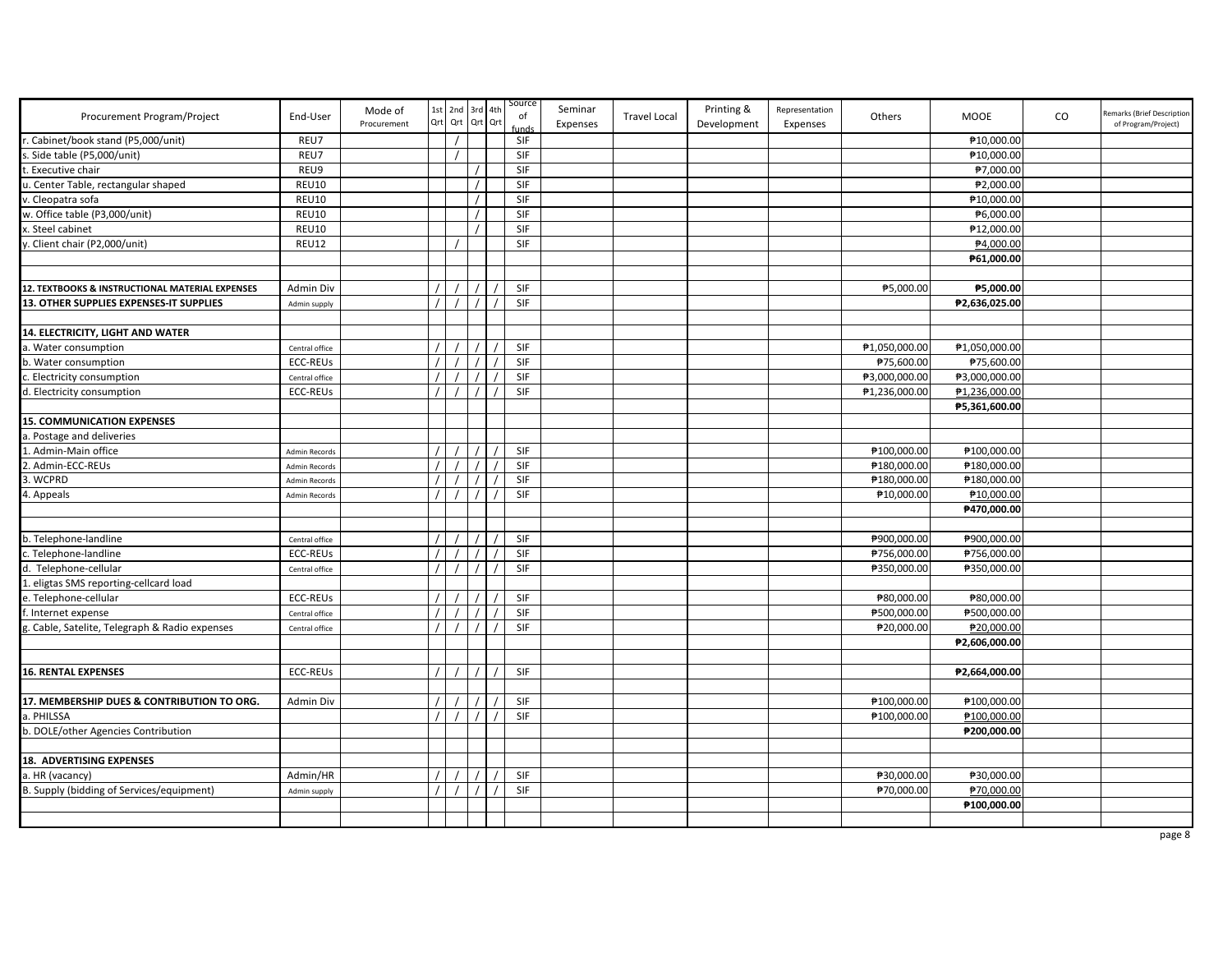| Procurement Program/Project                  | End-User            | Mode of<br>Procurement         | Qrt | 1st 2nd<br>Qrt | 3rd 4th<br>Qrt Qrt | Source<br>of<br>unds | Seminar<br>Expenses | <b>Travel Local</b> | Printing &<br>Development | Representation<br>Expenses | Others        | <b>MOOE</b>   | CO | Remarks (Brief Description<br>of Program/Project) |
|----------------------------------------------|---------------------|--------------------------------|-----|----------------|--------------------|----------------------|---------------------|---------------------|---------------------------|----------------------------|---------------|---------------|----|---------------------------------------------------|
| <b>19. REPRESENTATION EXPENSES</b>           | Admin Div           |                                |     |                |                    | SIF                  |                     |                     |                           | ₱100,000.00                |               | ₱100,000.00   |    |                                                   |
| 20. TRANSPORTATION & DELIVERY EXPENSES       | Liason officer      |                                |     |                |                    | <b>SIF</b>           |                     |                     |                           |                            | ₱120.000.00   | ₱120,000.00   |    |                                                   |
| <b>21. SUBSCRIPTION EXPENSES</b>             | OED                 |                                |     |                |                    | <b>SIF</b>           |                     |                     |                           |                            | ₱70,000.00    | ₱70,000.00    |    |                                                   |
| <b>22. AUDITING EXPENSES</b>                 | COA                 |                                |     |                |                    | SIF                  |                     |                     |                           |                            | ₱3,188,702.00 | ₱3,188,702.00 |    |                                                   |
| 23. JANITORIAL AND CLERICAL SERVICES         | Admin supply        | <b>Public Bidding</b>          |     |                |                    | SIF                  |                     |                     |                           |                            |               | ₱6,225,613.70 |    |                                                   |
| <b>24. SECURITY SERVICES</b>                 | Admin supply        | <b>Public Bidding</b>          |     |                |                    | <b>SIF</b>           |                     |                     |                           |                            |               | ₱3,804,400.00 |    |                                                   |
| 25. OTHER PROFESSIONAL SERVICES              |                     |                                |     |                |                    |                      |                     |                     |                           |                            |               |               |    |                                                   |
| . Assessment Testing                         | Admin/HR            |                                |     |                |                    | <b>SIF</b>           |                     |                     |                           |                            | ₱130,000.00   | ₱130,000.00   |    |                                                   |
|                                              |                     |                                |     |                |                    |                      |                     |                     |                           |                            |               |               |    |                                                   |
| 26. REPAIRS AND MAINTENANCE                  |                     |                                |     |                |                    |                      |                     |                     |                           |                            |               |               |    |                                                   |
| . Office Building                            | Admin Bldg          |                                |     |                |                    |                      |                     |                     |                           |                            |               |               |    |                                                   |
| <b>Garbage Collection</b>                    | Admin Bldg          |                                |     |                |                    | SIF                  |                     |                     |                           |                            |               |               |    |                                                   |
| Elevator maintenance & repair                | Admin Bldg          |                                |     |                |                    | SIF                  |                     |                     |                           |                            | ₱90,000.00    | ₱90,000.00    |    |                                                   |
| . Pest Control (one year)                    | <b>Admin Bldg</b>   | Alternative Procurement        |     |                |                    | SIF                  |                     |                     |                           |                            | ₱250,000.00   | ₱250,000.00   |    |                                                   |
| . Garden Project Maintenance                 | Admin Bldg          |                                |     |                |                    | SIF                  |                     |                     |                           |                            |               | ₱120,000.00   |    |                                                   |
| . Repainting of Building interior/Exterior & | Admin Bldg          | Alternative Procurement        |     |                |                    | SIF                  |                     |                     |                           |                            | ₱100,000.00   | ₱100,000.00   |    |                                                   |
| basement                                     |                     |                                |     |                |                    |                      |                     |                     |                           |                            |               | ₱1,500,000.00 |    |                                                   |
| Carpentry, paintings, minor repair           | Admin Bldg          | <b>Alternative Procurement</b> |     |                |                    | SIF                  |                     |                     |                           |                            |               |               |    |                                                   |
| Cleaning of Glass Mirror                     | Admin Bldg          | Alternative Procurement        |     |                |                    | SIF                  |                     |                     |                           |                            |               | ₱500,000.00   |    |                                                   |
| . General cleaning services                  | Admin Bldg          |                                |     |                |                    | SIF                  |                     |                     |                           |                            |               | ₱500,000.00   |    |                                                   |
|                                              |                     |                                |     |                |                    |                      |                     |                     |                           |                            | ₱77,500.00    | ₱77,500.00    |    |                                                   |
|                                              |                     |                                |     |                |                    |                      |                     |                     |                           |                            |               | ₱3,137,500.00 |    |                                                   |
|                                              |                     |                                |     |                |                    |                      |                     |                     |                           |                            |               |               |    |                                                   |
| b. Office Equipment                          |                     |                                |     |                |                    |                      |                     |                     |                           |                            |               |               |    |                                                   |
| . Copier, aircons and other equipment        | Admin Supply        | Alternative Procurement        |     |                |                    | <b>SIF</b>           |                     |                     |                           |                            | ₱70,000.00    | ₱70,000.00    |    |                                                   |
| c. Furniture and Fixtures                    |                     |                                |     |                |                    |                      |                     |                     |                           |                            |               |               |    |                                                   |
| 1. Upholstery of office furniture            | Admin Supply        | Alternative Procuremen         |     |                |                    | <b>SIF</b>           |                     |                     |                           |                            | ₱50,000.00    | ₱50,000.00    |    |                                                   |
| d. IT Equipment and Software                 |                     |                                |     |                |                    |                      |                     |                     |                           |                            |               |               |    |                                                   |
| Computers, printer.cabling installation      | PPSMD               | Alternative Procurement        |     |                |                    | SIF                  |                     |                     |                           |                            | ₱624,000.00   | ₱624,000.00   |    |                                                   |
| e. Motor Vehicle                             | <b>Admin Supply</b> | Alternative Procurement        |     |                |                    | SIF                  |                     |                     |                           |                            | ₱500,000.00   | ₱500,000.00   |    |                                                   |
|                                              |                     |                                |     |                |                    |                      |                     |                     |                           |                            |               | ₱1,244,000.00 |    |                                                   |
|                                              |                     |                                |     |                |                    |                      |                     |                     |                           |                            |               |               |    |                                                   |
| 27. DONATION                                 |                     |                                |     |                |                    |                      |                     |                     |                           |                            |               |               |    |                                                   |
| a Organizations related to the ECC mandate   | Admin Div           |                                |     |                |                    | SIF                  |                     |                     |                           |                            | ₱300,000.00   | ₱300,000.00   |    |                                                   |
| 28. EXTRA ORDINARY SERVICES                  | OED                 |                                |     |                |                    | SIF                  |                     |                     |                           |                            | ₱117,500.00   | ₱117,500.00   |    |                                                   |
|                                              |                     |                                |     |                |                    |                      |                     |                     |                           |                            |               |               |    |                                                   |
| 29. MISCELLANEOUS EXPENSES                   | Admin Div           |                                |     |                |                    |                      |                     |                     |                           |                            |               |               |    |                                                   |
| a. ECC Corporate Giveaways                   |                     | Alternative Procurement        |     |                |                    | SIF                  |                     |                     |                           |                            |               | ₱600,000.00   |    |                                                   |
| b. Token to Commissioners/Secretary          |                     |                                |     |                |                    | SIF                  |                     |                     |                           |                            | ₱70,000.00    | ₱70,000.00    |    |                                                   |
| . Christmas Token to guard/janitor           |                     |                                |     |                |                    | SIF                  |                     |                     |                           |                            | ₱186,000.00   | ₱186,000.00   |    |                                                   |
| d. Notarial fee                              |                     |                                |     |                |                    | SIF                  |                     |                     |                           |                            | ₱12,000.00    | ₱12,000.00    |    |                                                   |
|                                              |                     |                                |     |                |                    |                      |                     |                     |                           |                            |               | ₱868,000.00   |    |                                                   |
|                                              |                     |                                |     |                |                    |                      |                     |                     |                           |                            |               |               |    |                                                   |
|                                              |                     |                                |     |                |                    |                      |                     |                     |                           |                            |               |               |    |                                                   |
|                                              |                     |                                |     |                |                    |                      |                     |                     |                           |                            |               |               |    |                                                   |
|                                              |                     |                                |     |                |                    |                      |                     |                     |                           |                            |               |               |    |                                                   |
|                                              |                     |                                |     |                |                    |                      |                     |                     |                           |                            |               |               |    |                                                   |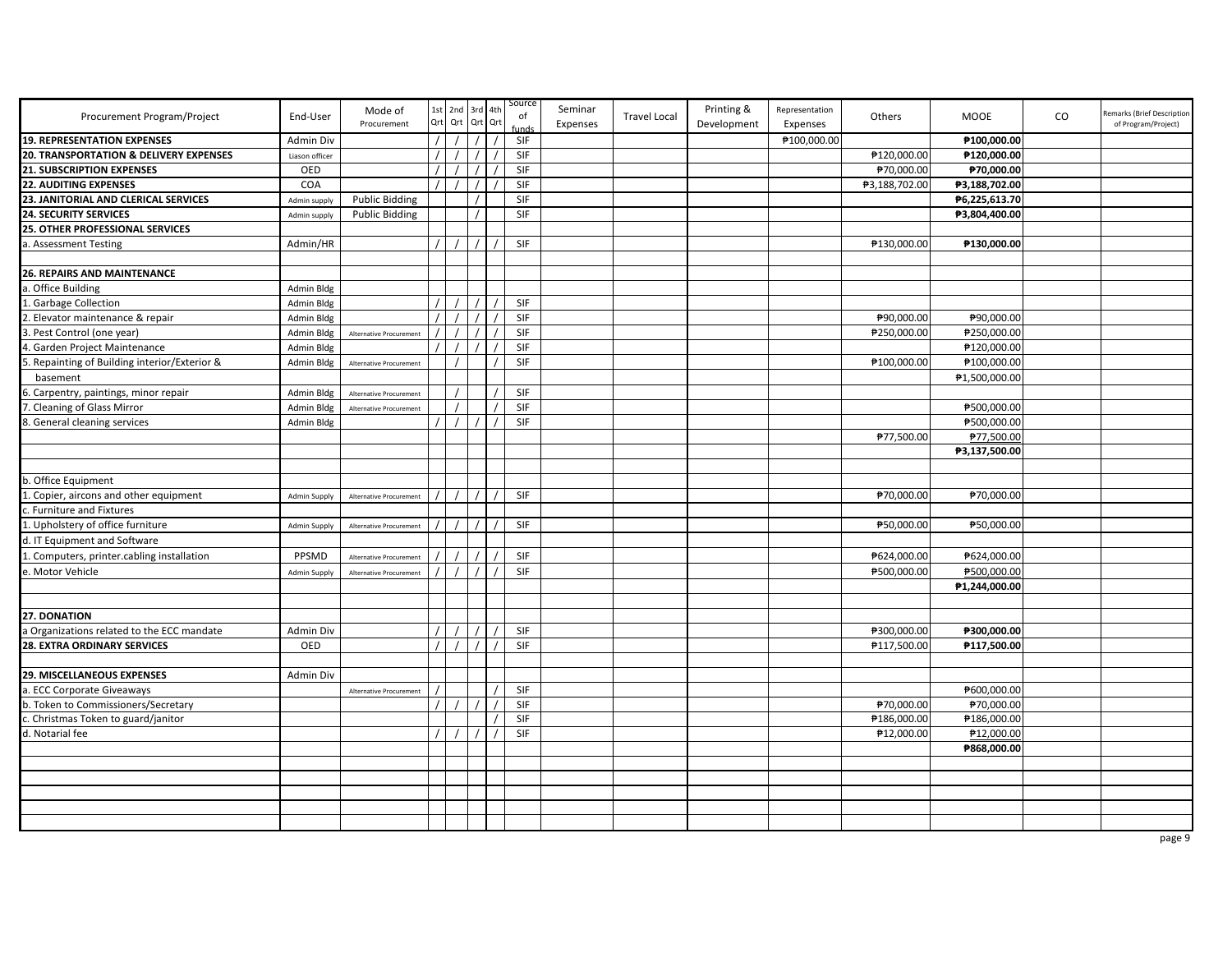| Procurement Program/Project                | End-User            | Mode of<br>Procurement | Qrt      | 1st 2nd 3rd 4th | Qrt Qrt Qrt | Source<br>of | Seminar<br>Expenses | <b>Travel Local</b> | Printing &<br>Development | Representation<br>Expenses | Others      | <b>MOOE</b>    | $\rm CO$ | Remarks (Brief Description<br>of Program/Project) |
|--------------------------------------------|---------------------|------------------------|----------|-----------------|-------------|--------------|---------------------|---------------------|---------------------------|----------------------------|-------------|----------------|----------|---------------------------------------------------|
| e. Laundry linen                           |                     |                        | $\prime$ |                 | $\prime$    | SIF          |                     |                     |                           |                            | ₱15,000.00  | ₱15,000.00     |          |                                                   |
| . Stipend, flowers for occasions           |                     |                        | $\prime$ |                 |             | SIF          |                     |                     |                           |                            | ₱60,000.00  | ₱60,000.00     |          |                                                   |
| g. First Friday mass                       |                     |                        | $\prime$ |                 |             | SIF          |                     |                     |                           |                            | ₱24,000.00  | ₱24,000.00     |          |                                                   |
|                                            |                     |                        |          |                 |             |              |                     |                     |                           |                            |             | ₱99,000.00     |          |                                                   |
|                                            |                     |                        |          |                 |             |              |                     |                     |                           |                            |             |                |          |                                                   |
| <b>30. TAXES AND LICENSES</b>              | Admin Div           |                        |          |                 |             | SIF          |                     |                     |                           |                            | ₱100,000.00 | ₱100,000.00    |          |                                                   |
| 31. FIDELITY BOND PREMIUM                  |                     |                        |          |                 |             |              |                     |                     |                           |                            |             |                |          |                                                   |
| a. Bond Premium                            | Admin Div           |                        | $\prime$ |                 |             | SIF          |                     |                     |                           |                            | ₱50,000.00  | ₱50,000.00     |          |                                                   |
| <b>32. INSURANCE EXPENSES</b>              |                     |                        |          |                 |             |              |                     |                     |                           |                            | ₱150,000.00 | ₱150,000.00    |          |                                                   |
| a. Vehicle Insurance                       | <b>Admin Supply</b> |                        |          |                 |             | SIF          |                     |                     |                           |                            |             |                |          |                                                   |
| b. Office Equipment and Building insurance | <b>Admin Supply</b> |                        |          |                 |             | SIF          |                     |                     |                           |                            |             |                |          |                                                   |
|                                            |                     |                        |          |                 |             |              |                     |                     |                           |                            |             |                |          |                                                   |
| 33. OTHER MOOE                             | Admin Div           |                        |          |                 |             |              |                     |                     |                           |                            |             |                |          |                                                   |
| a. Cultural & Athletic Activities          |                     |                        |          |                 |             |              |                     |                     |                           |                            |             |                |          |                                                   |
| ECC Choral                                 |                     |                        |          |                 |             | SIF          |                     |                     |                           |                            | ₱179,400.00 | ₱179,400.00    |          |                                                   |
| Aerobics                                   |                     |                        |          |                 |             | SIF          |                     |                     |                           |                            | ₱130,000.00 | ₱130,000.00    |          |                                                   |
| Sportfest                                  |                     |                        |          |                 |             |              |                     |                     |                           |                            |             |                |          |                                                   |
| ECC bowling tournament                     |                     |                        |          |                 |             | SIF          |                     |                     |                           |                            | ₱332,650.00 | ₱332,650.00    |          |                                                   |
| b. DOLE Sportfest                          |                     |                        |          |                 |             | SIF          |                     |                     |                           |                            | ₱50,640.00  | ₱50,640.00     |          |                                                   |
| 4. Film Showing                            |                     |                        | $\prime$ |                 |             | SIF          |                     |                     |                           |                            | ₱78,100.00  | ₱78,100.00     |          |                                                   |
|                                            |                     |                        |          |                 |             |              |                     |                     |                           |                            |             | ₱770,790.00    |          |                                                   |
|                                            |                     |                        |          |                 |             |              |                     |                     |                           |                            |             |                |          |                                                   |
| 34. INTER-AGENCIES ACTIVITIES              | Admin Div           |                        |          |                 |             |              |                     |                     |                           |                            |             |                |          |                                                   |
| a. Independence Day                        |                     |                        |          |                 |             | SIF          |                     |                     |                           |                            | ₱18,000.00  | ₱18,000.00     |          |                                                   |
| b. Labor Day                               |                     |                        |          |                 |             | SIF          |                     |                     |                           |                            | ₱268,000.00 | ₱268,000.00    |          |                                                   |
| c. DOLE Flag Raising Ceremony              |                     |                        | $\prime$ |                 |             | SIF          |                     |                     |                           |                            | ₱69,000.00  | ₱69,000.00     |          |                                                   |
| d. Fun Run Activities                      |                     |                        | $\prime$ |                 | $\prime$    | SIF          |                     |                     |                           |                            | ₱69,200.00  | ₱69,200.00     |          |                                                   |
| e. GODP Activities-Emergency kit/5S        |                     |                        | $\prime$ |                 |             | SIF          |                     |                     |                           |                            | ₱902,820.00 | ₱902,820.00    |          |                                                   |
| Nutrition Month                            |                     |                        |          |                 |             | SIF          |                     |                     |                           |                            | ₱43,920.00  | ₱43,920.00     |          |                                                   |
| z. ECC Anniversary                         |                     |                        | $\prime$ |                 |             | SIF          |                     |                     |                           |                            | ₱109,000.00 | ₱109,000.00    |          |                                                   |
| DOLE Anniversary                           |                     |                        |          |                 |             | SIF          |                     |                     |                           |                            | ₱384,800.00 | ₱384,800.00    |          |                                                   |
| Lenten Activities                          |                     |                        |          |                 |             | SIF          |                     |                     |                           |                            | ₱100,980.00 | ₱100,980.00    |          |                                                   |
| <b>CSC Anniversary</b>                     |                     |                        |          |                 |             | SIF          |                     |                     |                           |                            | ₱72,590.00  | ₱72,590.00     |          |                                                   |
| . PhilHealth Anniversary                   |                     |                        |          |                 |             | SIF          |                     |                     |                           |                            | ₱19,200.00  | ₱19,200.00     |          |                                                   |
| Wellness Program, Annual Check up          |                     |                        |          |                 |             | SIF          |                     |                     |                           |                            | ₱500,000.00 | ₱500,000.00    |          |                                                   |
|                                            |                     |                        |          |                 |             |              |                     |                     |                           |                            |             | ₱2,557,510.00  |          |                                                   |
|                                            |                     |                        |          |                 |             |              |                     |                     |                           |                            |             |                |          |                                                   |
| 35. PHILSSA ACTIVITIES                     |                     |                        |          |                 |             | SIF          |                     |                     |                           |                            | ₱130,000.00 | ₱130,000.00    |          |                                                   |
|                                            |                     |                        |          |                 |             |              |                     |                     |                           |                            |             |                |          |                                                   |
|                                            |                     |                        |          |                 |             |              |                     |                     |                           |                            |             |                |          |                                                   |
| TOTAL ADMINISTRATIVE SUPPORT               |                     |                        |          |                 |             |              |                     |                     |                           |                            |             | ₱52,947,236.70 |          |                                                   |
|                                            |                     |                        |          |                 |             |              |                     |                     |                           |                            |             |                |          |                                                   |
|                                            |                     |                        |          |                 |             |              |                     |                     |                           |                            |             |                |          |                                                   |
|                                            |                     |                        |          |                 |             |              |                     |                     |                           |                            |             |                |          |                                                   |
|                                            |                     |                        |          |                 |             |              |                     |                     |                           |                            |             |                |          |                                                   |
|                                            |                     |                        |          |                 |             |              |                     |                     |                           |                            |             |                |          |                                                   |
|                                            |                     |                        |          |                 |             |              |                     |                     |                           |                            |             |                |          |                                                   |
|                                            |                     |                        |          |                 |             |              |                     |                     |                           |                            |             |                |          |                                                   |
|                                            |                     |                        |          |                 |             |              |                     |                     |                           |                            |             |                |          |                                                   |